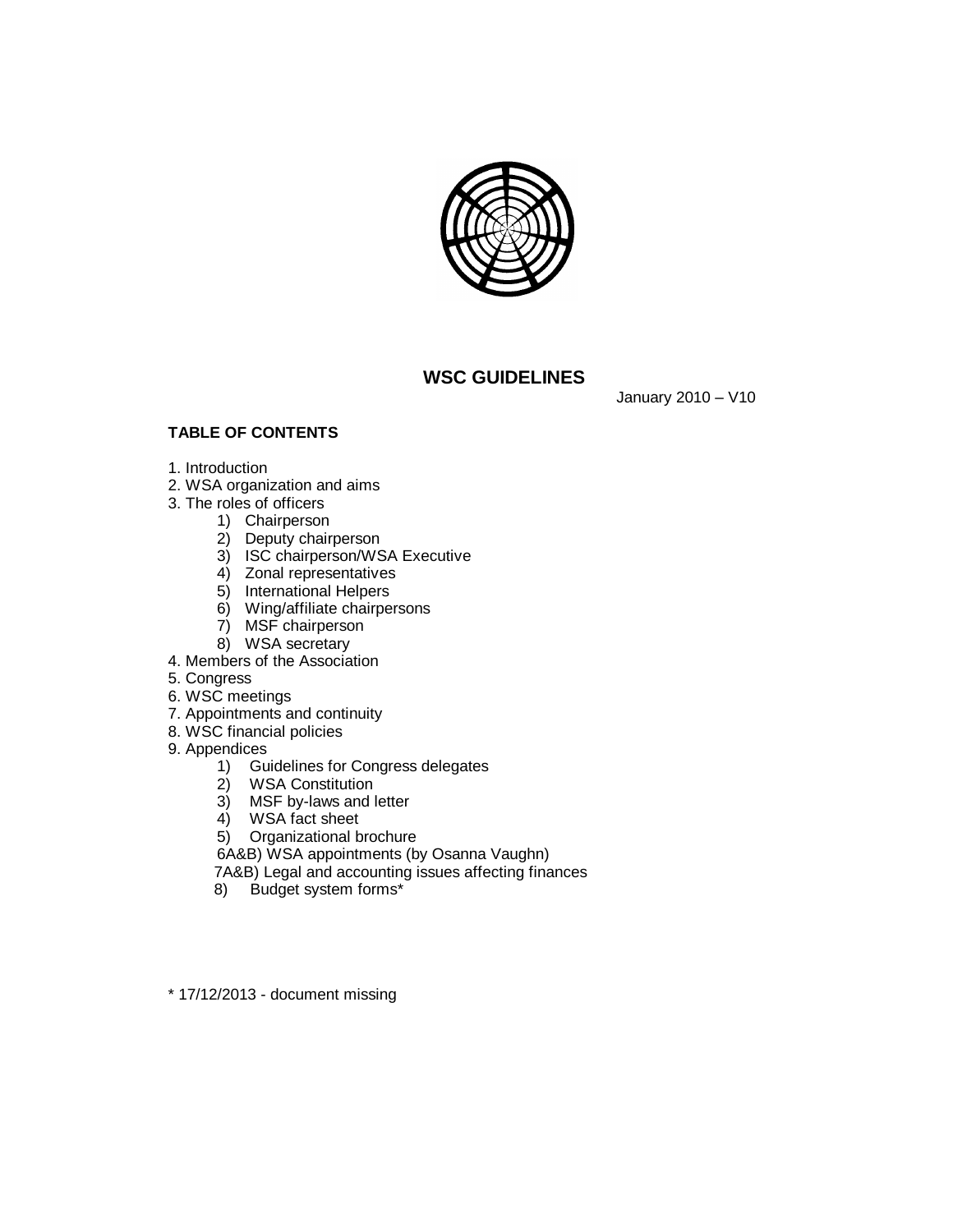# **1. INTRODUCTION**

These guidelines are supposed to supplement the WSA by-laws, which define the minimal duties of the officers and the basic functioning of the organization. This handbook serves to expand the meaning of that legal document in order to guide incoming officers of the WSA. It is not intended to be a rulebook, and does not replace study of the by-laws themselves. Furthermore, this handbook is not a definitive or complete list of the duties or roles of the officers, but rather a preliminary orientation and a reminder of simple points for incoming officers. It does not replace commonsense, intelligence and receiving.

# **2. ORGANIZATION AND AIMS**

The WSA is an association of Subud national bodies, which have formed an international association to promote the aims of Subud globally. The Subud national bodies are the members of this association (and as such have duties and rights, as defined in part 4). The national bodies have grouped themselves into Zones, and elect a zonal representative, who serves for a four-year period, usually from Congress to Congress.

To carry out the aims of the association, the members elect, following testing, the international officers who comprise the WSC. Constitutionally, the WSC consists in

The WSA chairperson ISC chairperson / / WSA Executive The Zonal Councils, speaking through their Zonal representatives Chairpersons of the Affiliates International Helpers

The WSA deputy chairperson and the WSA secretary are not members of the WSC, but officers.

The MSF chairperson is a member of the WSC, following the decision of the 1997 World Congress.

The minimum legally defined duties of the WSC are:

- To maintain the assets of the WSA
- To keep a record of all monies spent and received and to report this every year
- To appoint an auditor
- To meet periodically and keep a record of all meetings

- To ensure that a Congress is held at least once every 6 years.

The execution of these duties may be delegated. Other non-specific responsibilities are outlined in the section on the WSA director's role (see page 7) and in appendix 6.

Ultimately, the WSC, and the WSA itself, exists to: Further the aims of Subud as defined by the objectives of the WSA and the congress. Strengthen Subud in the global community and Serve the relevant material needs of Subud members,

Obviously, it is not possible to list the ways in which these overall goals might be achieved. However, the WSC has the obligation to find the best way to achieve these goals in context and in dialogue with the WSA members. The WSC works by consensus (see the section on Zonal Reps, page 6). The aims of the WSA as stated in the constitution are attached (appendix two).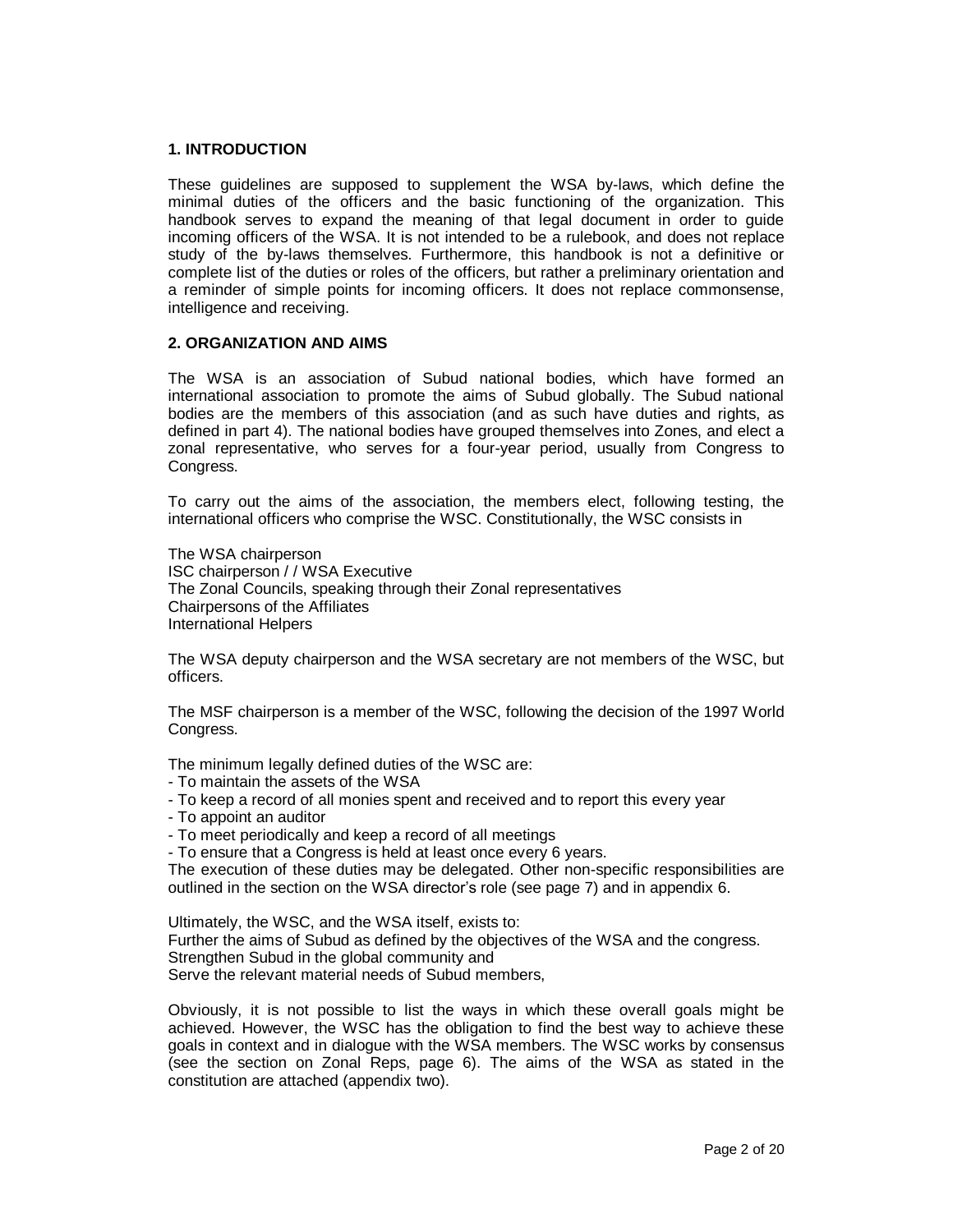# **3. THE ROLES OF THE OFFICERS**

## 1) THE WSA CHAIRPERSON

The chairperson has two roles: as the president of the WSA, and as chairperson and coordinator of the WSC.

### a) World Subud Association

The chairperson is the figure-head for all the national bodies, on the both the organizational and spiritual side, and for Subud in the world, and as such is responsible to the WSA members and, between Congresses, to the WSC.

The chairperson is responsible, with the rest of the WSC, for the health and development of the WSA and its affiliates. Consequently, he or she needs to promote the democratic principles upon which the WSA is founded. By listening to the WSA membership, he or she needs to understand where Subud as a whole is heading, and where it should go. Part of his or her role is to encourage the WSA membership to initiate new proposals and to ask: What are we not doing that we should be doing?

As chairperson of the WSA, he or she may have a direct relation to the national bodies, listening to their needs and views, helping to resolve conflicts and encouraging participation in the international. However, such a relation must not interfere with the relation between a Zonal representative and the relevant Zonal council; see section 4 below on zonal representative function.

The chair represents the WSA in relation to non-Subud organizations.

### b) World Subud Council

The WSC chairperson should contain and facilitate the unity of the WSC as a whole. By encouraging the unity and harmony of the WSC, he or she can enable the WSA to function as a democratic organization through the WSC. In this way, a good chairperson will allow the members of the Council to act each according to their role.

The chairperson participates in the WSC as a whole by encouraging productive dialogue between the WSC and the rest of Subud; by proposing new questions for the WSC to consider; by helping the Council to understand the mission and needs of Subud; by helping the WSC to formulate objectives, strategies, programs and action plans; and by supervising the executive work of the WSC.

#### Functions:

1. To see that the WSC act as a harmonious and unified body and to be part of that body

2. To make fruitful contacts with outside organizations on behalf of the WSA, in accordance with WSC or congress policy.

3. To help the WSC and Congress formulate a mission, objectives, strategies, priorities and policies for the WSA

4. To help the WSC and Congress define, promote and implement programs that further the aims of the WSA

5. To support the work of the Zonal representatives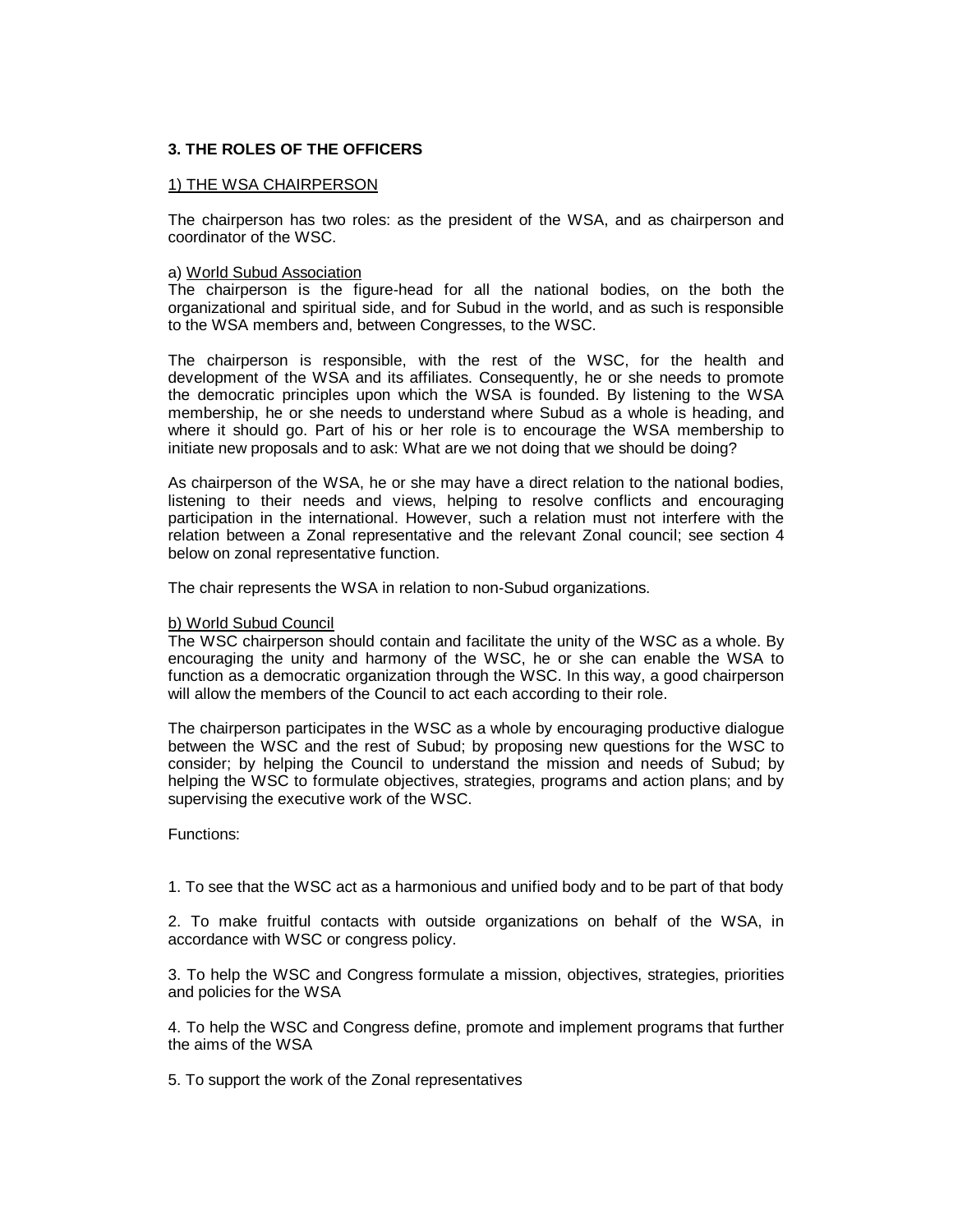6. To help co-ordinate the work of the International Helpers and the committee

7. To help the WSC as a whole work harmoniously and productively with the wings and affiliate organizations, and to help the affiliates perform their function with regard to the WSA aims delegated to them.

8. To help the WSC in its working relation with the MSF, for the longer term benefit of the WSA as a whole,

9. To ensure that there is an annual meeting of the WSC and the MSF trustees to jointly determine the programs and annual budget of the MSF, in accordance with the MSF bylaws

10. To guide the work of ISC, on behalf of the WSC and in accordance with WSC policy

11. To chair the following meetings: the World Congress and the WSC and any other ad hoc meetings the chairperson, with the agreement of Council, deems necessary

12. To chair meetings of the WSA board of directors as necessary (see below)

13. To prepare the WSC meetings with the input of the WSC and the help of the deputy, secretary and the ISC chairperson.

14. To attend the following meetings: the board of director meetings of SDIA, SICA and MSF on behalf of the WSA, as an ex-officio member of those boards and to report back to the WSC.

15. To ensure that the WSC exercises its voting rights regarding the shares or stocks owned on its behalf by the MSF

### 2) THE DEPUTY CHAIR

In legal terms the function of the deputy chair is simple: to act as chairperson, when he or she is absent. However, this leaves unanswered the difficult question: what is the role of the deputy chair when the chairperson is present? This depends very much on the strengths and weaknesses of the chairperson. For example, some chairpersons do not like to write letters; in which case, the deputy can keep the WSC appraised of recent developments by writing on a regular basis. The deputy chair is selected by the WSC from the candidates chosen by the chairperson, following testing or the guidance of the latihan.

Functions:

- 1. To support the chairperson, and to act as his/her assistant
- 2. To perform specific jobs delegated by the WSA chairperson
- 3. To act as chairperson of the WSC when he or she cannot be present.

#### 3) THE ISC CHAIRPERSON / WSA EXECUTIVE

ISC is the executive body of the WSA and the ISC chairperson is the chief executive officer of the WSA in whom the WSA places responsibility to execute the decisions of the Congress and Council.

The ISC chair is responsible to the members of the WSA via the WSC, when Congress is not in session. However, as a member of the WSC, the ISC chairperson participates in the process of consensus of the WSC. The appointment process of the ISC chair: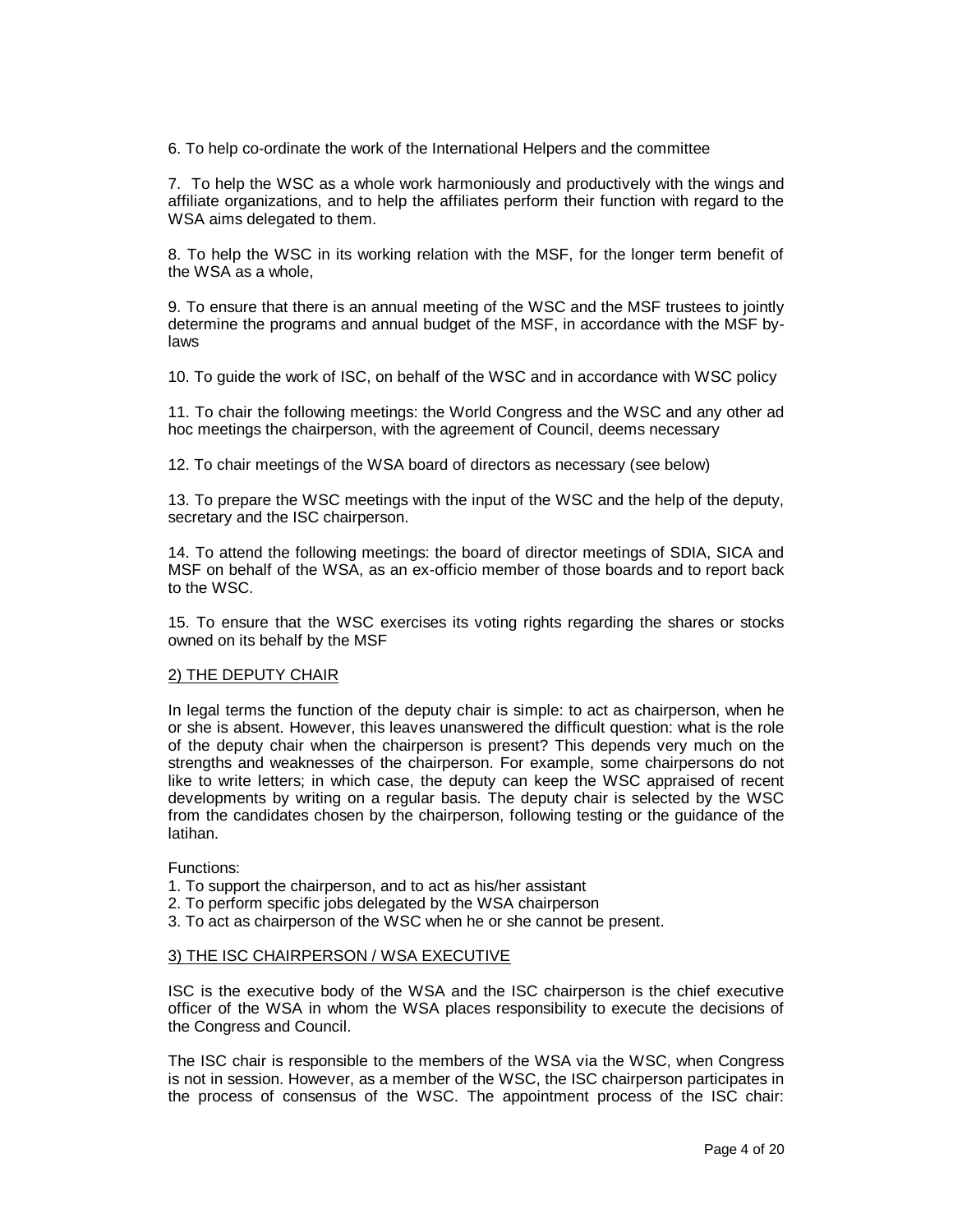officially candidates are put forward by the Zonal representatives (as received by them from their Zones) for testing and approval by the WSA. In this way, although the ISC chairperson is appointed by Congress. He or she is responsible to the members of the WSA through the WSC, when Congress is not in session.

Functions:

1. To keep records of the Subud membership internationally and to maintain a current address list of all National bodies.

2. To fundraise, look after income and expenditure for the WSA in accordance with the agreed annual budget and to publish regular accounts, including annual audited accounts.

3. To present to the WSC a proposed expenditure and income budget

4. To request receive and review regular reports from the national bodies (either via the relevant Zonal representatives or if direct to copy to the ZRs).

5. to look after the transcription, translation, publication, and distribution of Bapak's talks and to hold the copyright of these talks for the WSA.

6. To arrange for the preservation and use of the archives and historical material relating to the development of Subud.

7. To be responsible for all publications (newsletters, books, and world wide web) published in the name of the WSA

8. To ensure that all members of the WSA have adequate information about the activities of the Association, and to facilitate communication between the national bodies and the international

9. To support the work of the international helpers and Ibu Rahayu's office

10. To develop programs and appoint and manage sub-committees to serve the needs of the members of the WSA and to forward the aims of the WSA in consultation with the **WSC** 

11. To present to the WSC proposals concerning the development of the affiliates in relation to the aims of the WSA

12. To implement the decisions of the Congress and the WSC

13. To arrange the financial and physical aspects of the next World Congress and to work with the WSC to prepare the agenda and work of the Congress.

# 4. ZONAL REPRESENTATIVES

The zonal representatives (ZRs) have four functions:

a) In their capacity as coordinators of their Zones

b) As members of the WSC

c) As directors of the WSA

d) Helping ISC in the Zone

a) Within the Zones

1) To coordinate useful inter-country activities and communication within the Zone; for example, exchanges between countries;

2) To assist the National chairpersons to develop and organize Subud in their countries;

3) To complement the function of International Helpers in the development of the Zone;

4) To support the Zonal representatives of SDIA, SICA, SYAI, SESI and MSF and promote programs that fulfill the aims of the WSA within the Zone;

5) To assist the national bodies to be active participating members of the WSA, by helping them prepare for the Zonal Council meetings, WSC and the World Congress; 6) To chair Zonal Council meetings;

7) To help the Zonal Council formulate proposals to the WSC and Congress

8) To appoint and manage an executive committee, in accordance with the policy of the Zonal council, in order to help with the above tasks and to manage a Zonal budget.

The Zonal representative should know intimately the situation of Subud in each country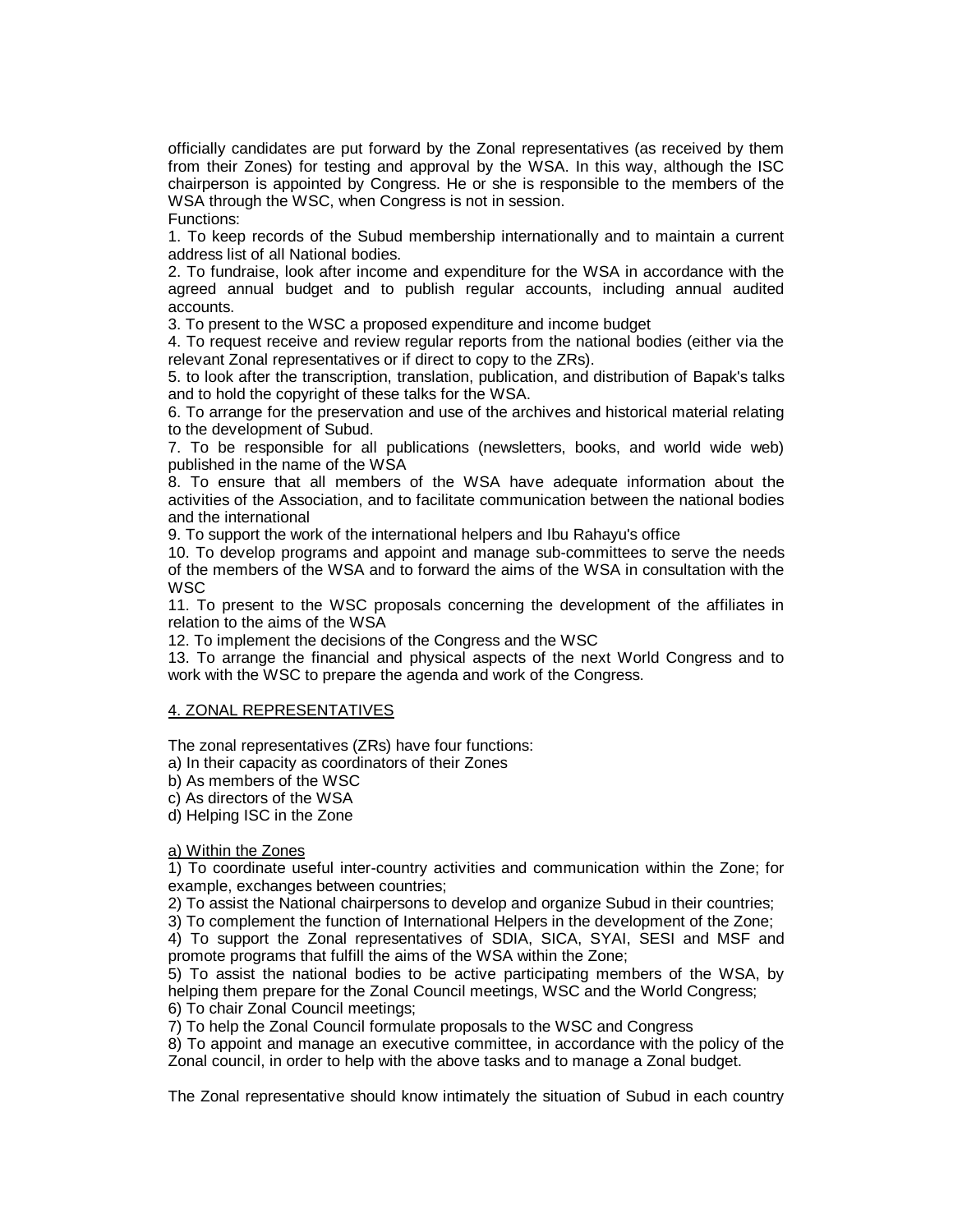of the Zone, and should work with the national chairpersons and the committee councilors of the countries in the Zone to help develop Subud in their country, for instance by asking, what does Subud need to flourish in this country? Visits to countries are best undertaken with the International Helpers of the Area. At the same time, the ZR is both the coordinator and the servant of the Zone, answerable to the Zonal Council.

Zonal meetings: it is recommended that the work of the Zonal meeting be divided into three parts

- The issues relating to particular countries in the Zone; countries may wish to discuss a problem related specifically their country;
- Setting of Zonal objectives, priorities, programs and work;
- Preparation for the WSC meeting or Congress, and other international work; this should include the budget for the WSA (the countries in your Zone should pledge to contribute a specific amount to that budget and should understand clearly the WSA expenditure budget, as if it were their own, so that they can explain it within their countries).

The Zonal council consists of: the four representatives of the countries of the Zone (i.e. the national chairperson, the committee councilor and the two kedjiwaan councilors), at least two international helpers from the Area, and the zonal representative. It is important that the National chairperson from each country attend the zonal meetings, as well as the other delegates. It is best to circulate country reports, agenda and proposals prior to the meeting, which should also be sent to ISC and the WSA chair. It is best to have established a regular correspondence within the zonal council prior to the meeting. Please ensure that the national representatives of the Zone have established good working relations within their countries, so that they come to zonal meetings briefed by the groups within the country.

Zones that cannot meet regularly for financial reasons should try to establish a means for deciding issues electronically or by phone.

# b) As part of the WSC

The WSC normally makes its decisions by consensus. However, the Zonal Representatives are the only voting members of the WSC, because in their function, they represent the membership of the WSA. This means that the Zonal representatives have the right to ask that a formal vote be taken, when they feel that it is not appropriate for the WSC to work by consensus or when it is impossible to reach a consensus.

The ZRs have a duty to understand the aims of the WSA as a whole, and act in a way that is similar to a company director or the trustee of a foundation. That is, while responding to the needs and concerns in their Zone, the ZRs primarily should carry the vision and interests of the WSA as a whole.

The ZR is a key figure in the democratic functioning of Subud. In effect, the ZRs give the opportunity to national bodies to participate in the direction and work of the WSA between Congresses. This means that The ZRs have obligations that include the following:

- To inform the zonal council on a regular basis of what is happening in the international in writing and to solicit their proposals and agenda items prior to any Zonal meeting;
- To ask the Zonal council to give a brief prior to the WSC meeting, but also to ensure that they understand the ZRs more global role on the WSC;
- To broadly represent the Zone's concerns and voice on the WSC;
- To report back to the Zonal council after the WSC meeting, and to continue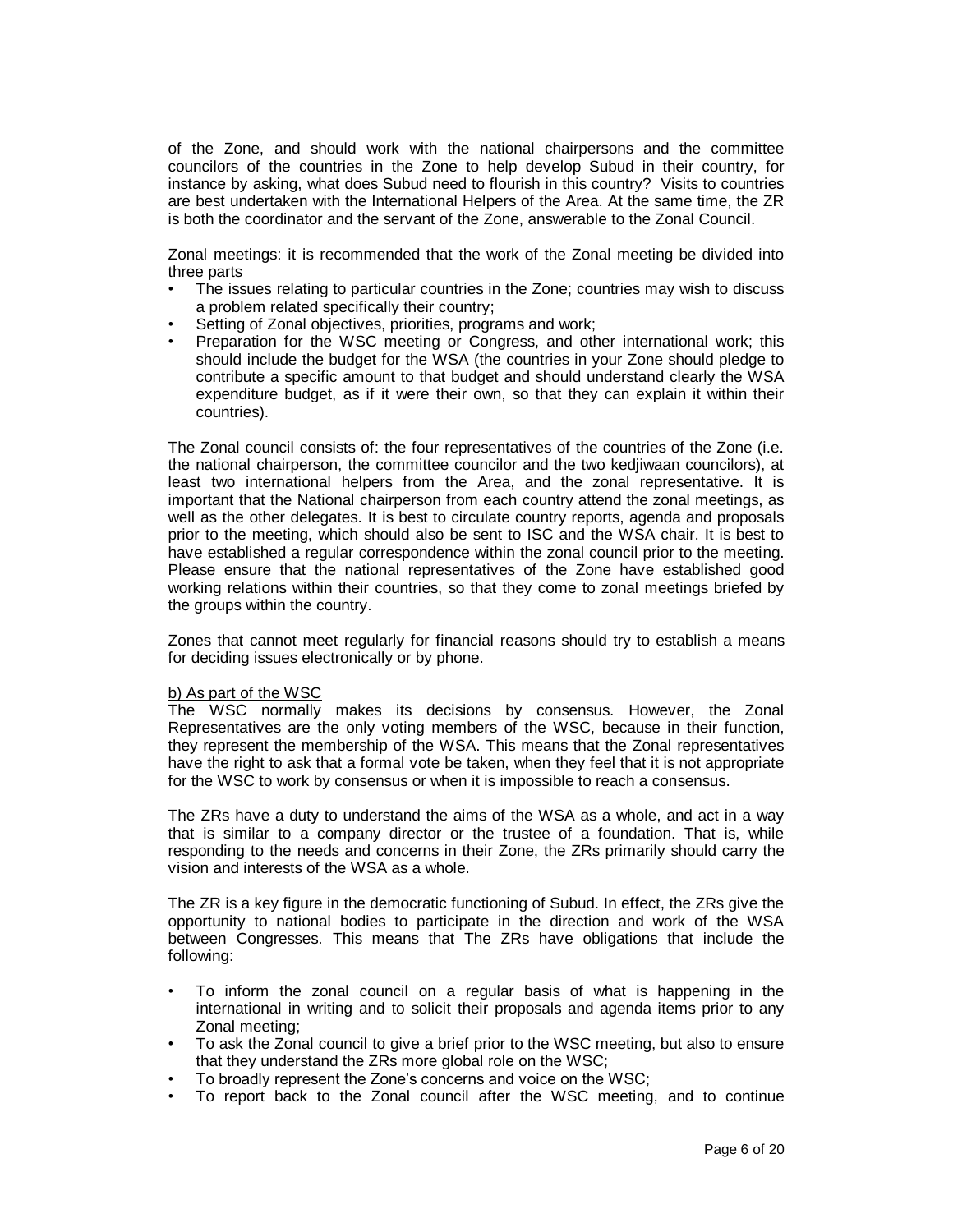correspondence through the next cycle

- Act as an ambassador for the Zone at the international level, and vice versa, so as to prevent unnecessary misunderstandings
- To actively look for good candidates for international jobs in the WSA and associated organizations (i.e. affiliate chairpersons, MSF trustees, new Zonal representatives etc)

Two points about the Subud democratic process:

First, how can the national bodies actively participate in the development of the WSA? The national bodies may try to voice concerns which otherwise would not be addressed by the WSC. They can propose ways in which the aims and needs of the WSA can be advanced

Second, because the WSC works by consensus, decision-making would be impossible if Subud democracy did not include some flexibility. Consequently, the Zonal representatives should help the national bodies in their Zone recognize that their voice is only one part of the whole association. The Zonal representative should receive a brief from the Zone that enables him or her to negotiate and discuss on behalf of the Zone. Such flexibility does not give WSC the right to make important decisions without consultation.

## c) As directors of the WSA

In addition to being the voting members of the WSC, the Zonal representatives, together with the chairperson of the WSA, form the board of directors of the WSA. The board of directors of the WSA does not replace the WSC's function in Subud. The board of directors of the WSA is the body responsible before the law for the actions of the WSA between Congresses or general assembly meetings. Therefore, the WSA directors are legally responsible for:

- Ensuring that all monies spent by the WSA are spent in accordance with charity law and in accordance with the aims of the association,
- To ensure that all restricted donations are spent in accordance with the explicit wishes of the donor,
- Maintaining the assets of the association,
- Ensuring that all donations are properly recorded and that the member countries receive an annual financial report,
- Ensuring that meetings of the members of the Association (i.e. Congress) are held at least every six years,
- Appointing the trustees of the MSF, in accordance with the by-laws of the MSF

WSA Directors must show due diligence in fulfilling their legally defined duties and complying with US charity law or else may be personally liable. This means that they must exercise good faith in acting in the best interest of the association (see appendix 6).

All decisions between Congresses that are legally significant or important for the WSA as an incorporated entity are the duty and responsibility of the board of directors of the WSA. For example, the MSF bylaws (14d) restrict the distribution of the MSF assets by placing conditions on such a distribution that includes written approval of the WSA. Whether to grant such written approval would be the responsibility of the directors of the WSA. This does not preclude input from the WSC as whole. In other words, in normal practice, such decisions would not take place in a closed meeting of the directors alone.

#### d) Helping ISC / WSA Executive work

The ZRs should help ISC function in the Zone. For instance, the ZR may know better the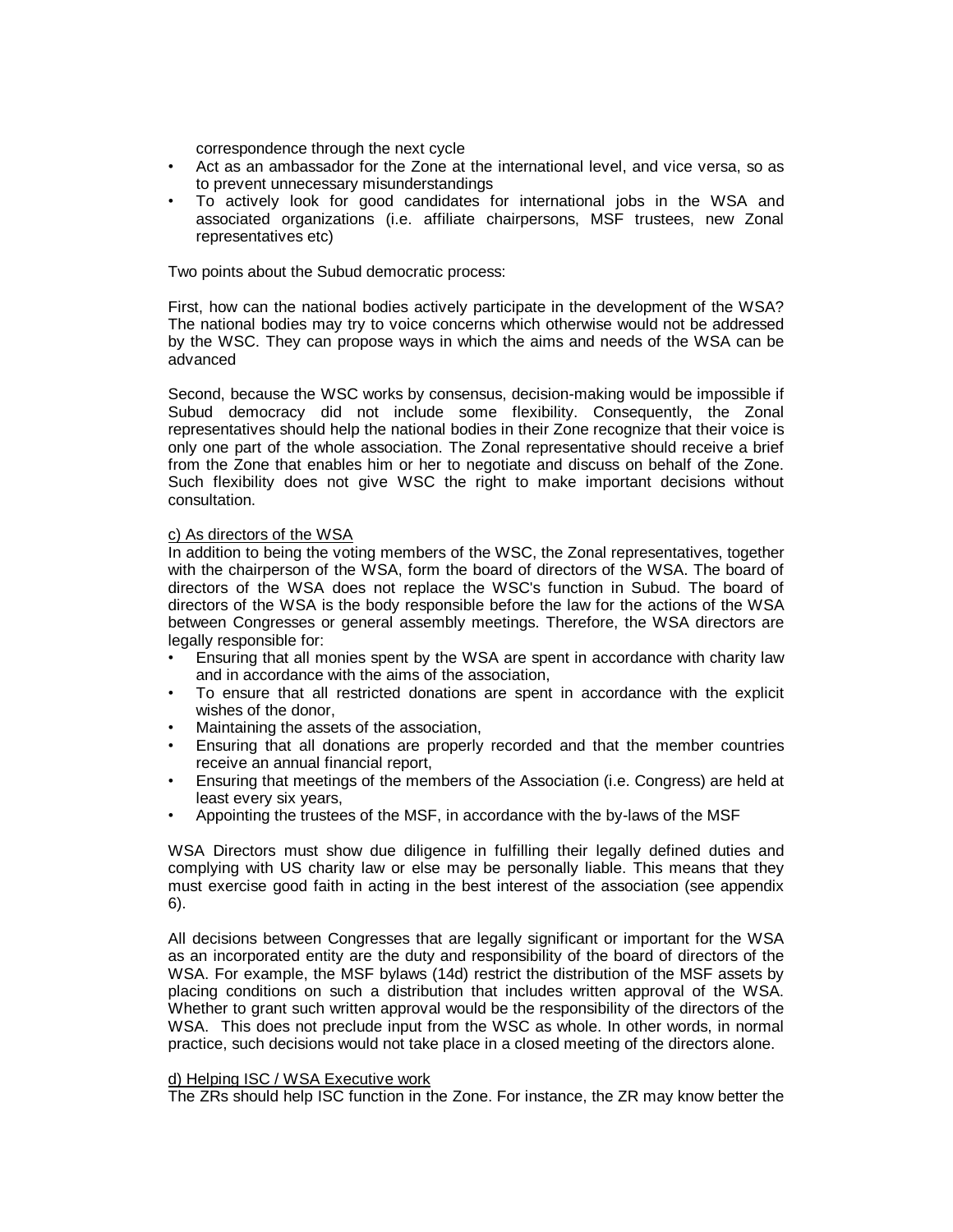situation of the countries in your Zone than ISC does, and may be able to help ISC chase up on missing information or unanswered correspondence. This function may include:

- Fundraising for the WSA
- Helping ISC obtain the information they have requested from national bodies
- Helping ISC obtain replies to important unanswered correspondence
- Helping ISC to find persons to write articles for international Subud publications
- Sending reports concerning the Zone to the WSC on a periodic basis (as defined by the WSC or ISC)
- Any other reasonable requests made by ISC and any actions defined by the WSC.

Some of these tasks can be delegated to the Zonal executive.

#### 5) INTERNATIONAL HELPERS

The International Helpers have a wide responsibility for the Kedjiwaan aspects of Subud. They are separated into 3 areas and there are 6 IHs per area (3 men and 3 women): Area 1 for all of Asia,

Area 2 for All of Europe, Russia and Africa

Area 3 for all of the Americas.

They are 'on call' to wherever there is a need. They serve those who do the Latihan Kedjiwaan of Subud Internationally and although they are grouped into three areas of the world, they are not restricted in their activity to any one area. However, cross-overs are expensive and usually not practical. As a generalization it is preferable that IH's travel, at least in pairs (one man and a woman). At the annual meeting of IHs when they attend the WSC meeting they test about the needs of their area and determine which of the countries or groups are a priority for visits in the coming year. In addition they select which helpers are appropriate and the duration of the visits. Consultation with the host country or group is essential and preparation for the visit should take place well in advance of the date. Each area selects a coordinator who acts as a link between the fellow IHs in the area and the coordinators for the other two areas. Visits to countries and their groups does not follow any set format but depends on the IHs simply following what comes from within and attending to the needs of the members. Visits of course include Latihan and Awakening / Awareness testing, but also often include personal testing for members. It is often particularly useful to have informal gatherings, which allow sharing of experiences and understanding. These gatherings often raise problems or difficulties that can be explored through testing later. The main objective of these visits is to increase the enthusiasm, strength and awareness of those doing the Latihan. It is particularly important to do Latihan with the helpers. In this way the helpers can support each other. The above could be viewed as the first function of the IHs.

The second function is to communicate with the Kedjiwaan Councilors in the Zones. In particular, the feedback as to the need and difficulties in countries and groups helps the IHs identify the priorities for travel. It also enables the IHs and KCs to support each other and understand each other's work related needs.

The third function involves the International Helpers being and working together with the KCs who attend the Zonal Council meetings. Prior to the start of the Council meeting it is very important that the ZR and Zonal councilors do Latihan together. Indeed this Latihan and testing is an essential part of the council meeting. The inner preparation for the meeting often gets overlooked or rushed because of the wish to get down to business. Experience shows that a day or two of preparation to realize a wide inner feeling, a wide space which is accompanied by direction through testing, gives a flowing meeting with satisfying results. As the meeting progresses it is the responsibility of the IHs and KCs to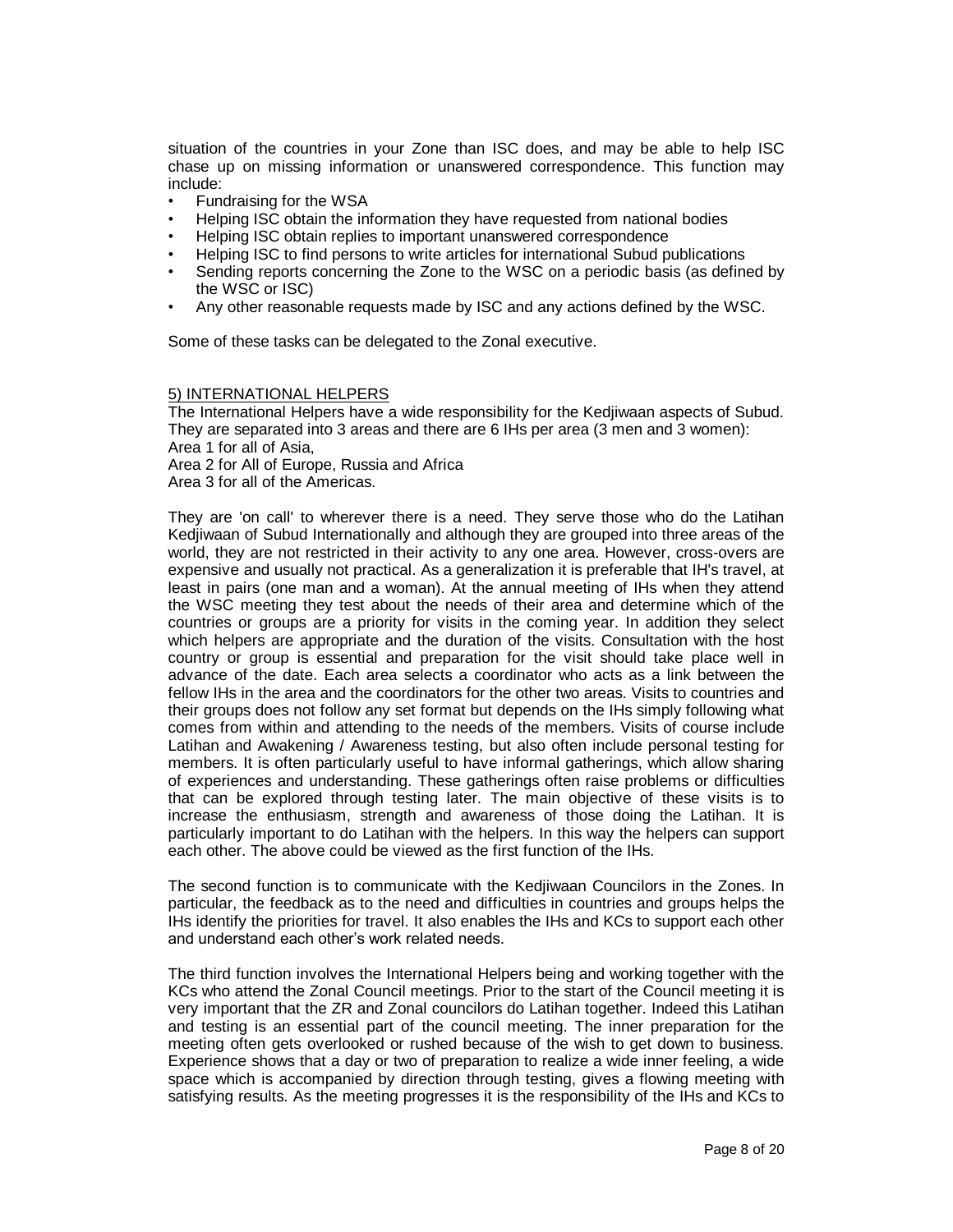suggest a break if discussions are blocked. The IHs and KCs accompany the other council members with committee responsibilities and together form the complete council. When the council requests testing to be done the Helpers arrange for the questions to be asked.

The fourth area of responsibility of the IHs is to be Helpers to the WSC. The format is very similar to that described above for the Zonal Council meeting. Again the preparation of the councilors for the WSC meeting, so that each person has a wide clear space within him or herself, is an essential part of the preparation for the council meeting. The Committee and Helpers are both equal partners in participating in the meeting. This does not mean that they should speak about the same issues in the same way nor that they have the same roles, but rather that each follows the flow from within, from their guidance, which was received and which accompanies them through the meeting. The IHs conduct testing as requested by the council. Without this inner component these and other Subud Council/ Committee meetings are simply reduced to the ordinary everyday committee meeting that takes place outside the Subud context and lacks content and the flow of direction from the Latihan.

A fifth area of responsibility, which up till now has only formed a smaller part of the IHs role, is answering members' questions/letters in a satisfying way. Ibu Rahayu has taken on a great deal of this up to now but it will need the IHs to fulfill more of this role in the future to relieve some of the burden from our dear sister.

To summarize the International Helpers have five functions:

- 1) To be helpers for the groups and members in their Area
- 2) To be the helpers for the Kedjiwaan Councillors in their Zones
- 3) To be helpers for the Zonal Councils, including the Zone reps
- 4) To be helpers for the WSC
- 5) To answer members question when requested

#### 6) WING CHAIRS

The WSA has initiated affiliate organizations in order to help carry out its aims, especially those which concern Subud's work in the world. An affiliate organization is an autonomous body which is financially and legally separate from the WSA, but which has entered into an affiliation agreement with the WSA for the above purpose. The WSA has effectively agreed to delegate the implementation of the relevant aims to the affiliate, but not WSA responsibility for the aim. In exchange, the affiliate has agreed to:

- Have its chairperson appointed by the WSA's Congress, who shall also act as a member of the WSC
- Have the WSA chairperson as a member of its board of directors
- Recognize the Congress of the WSA as the highest organizational authority in Subud
- Have its bylaws and constitution approved by the WSA
- Have its annual accounts approved by the WSA
- To report to the WSA in a manner defined by the WSC or Congress.

In this way the affiliates can have the advantages of a legal registration separate from the WSA that enables them, for instance, to fundraise outside of Subud, and act as a non-governmental organization in their own field. Yet, at the same time, the wing body legally declares its affiliation to Subud. Having a legal registration implies that the governing body of the affiliate is fully legally responsible for complying with the law. For this reason, an affiliate legally cannot be under the control of the WSA. Needless to say, the WSA maintains its responsibility for the promotion of its aims. The word 'wing' does not appear in the WSA by-laws, but it is used roughly to mean an affiliate of the WSA or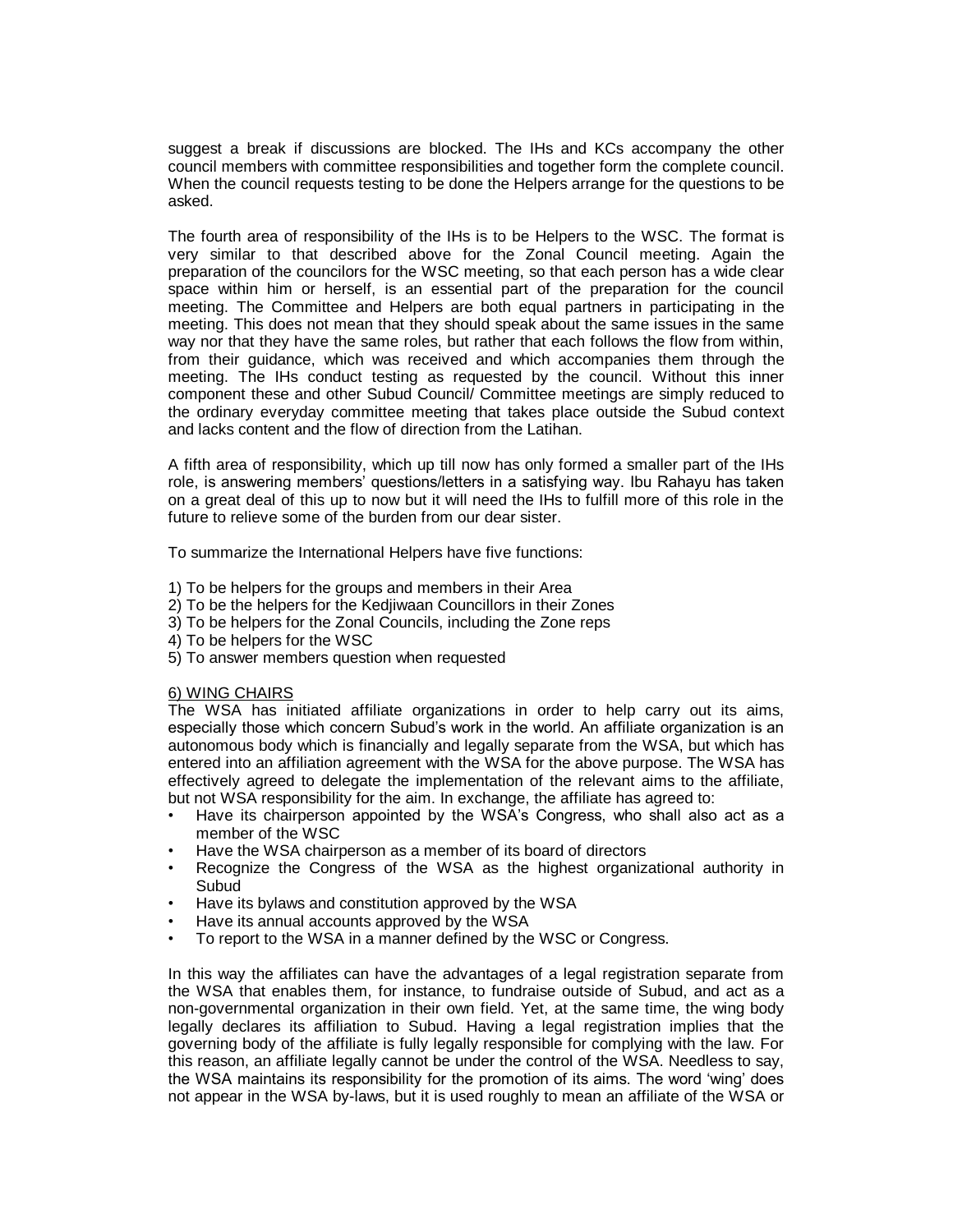member project support activity within the WSA.

The wing chairs have three main functions:

a) As the chair of their wing organization

b) As a member of the WSC

c) In working with the other wing officers

### a) As chair of the wing organization

The role and the duties of the chairperson of the wing organization are more specifically defined in the bylaws and the handbooks of the wing itself. Here are some general duties:

1) To lead and guide the process of formulating the vision, priorities, objectives, strategy and action-plans for the affiliate or wing in consultation with the members of the affiliate, the directors, and with the WSA (in accordance with the bylaws of the affiliate);

2) To initiate programs that help accomplish the aims of the affiliate; please note that programs are not the same as on the ground projects. Programs are services provided by an organization. One of the programs of SDIA is to support social projects run by individual Subud members

3) To support the development and functioning of projects run by Subud members that reflect the aims of Subud;

4) To chair the general assembly of the wing or affiliate organization and the meetings of the board of directors;

5) To appoint, supervise and manage an executive committee of the affiliate in accordance with the affiliate's own constitution;

6) To support the work of the national wing bodies or representatives;

7) To help the wing national bodies and their representatives work closely with Subud members and with the relevant national Subud bodies.

8) To communicate with Subud members concerning the programs and projects

#### b) As a member of the WSC

The affiliate or wing chairs are important in the functioning of the WSC; it is primarily through its affiliate organizations that WSA can fulfill its outer obligations to the world. Consequently, the affiliate chairpersons can help the WSC to orientate itself towards the reality of fulfilling these obligations. In general, the affiliate chairpersons have the following duties on the WSC:

- To participate in the deliberations of the WSC as a whole, and to help the WSC promote the aims of the WSA through its decisions and programs;
- To help the WSC understand the meaning of the aims of the WSA relevant to the affiliate, to understand its implications for action and to help the WSC develop policy and programs that advances those aims;
- To understand well the policy of the WSC as a whole with regard to the aims of the WSA relevant to the affiliate and to communicate that understanding to the affiliate body;
- To act as ambassador of the affiliate in the WSC, and vice versa, in such a way to prevent unnecessary misunderstandings and to promote a mutual supporting relationship;
- To help the WSA and its members have the correct working relationship with the affiliates and wings both at international and national levels.

## c) In relation to the other wings

There can be considerable overlap in the concerns of the wing organizations. For example, an educational project for young entrepreneurs might be of concern to the Susila Dharma, SICA, SES and Subud Youth.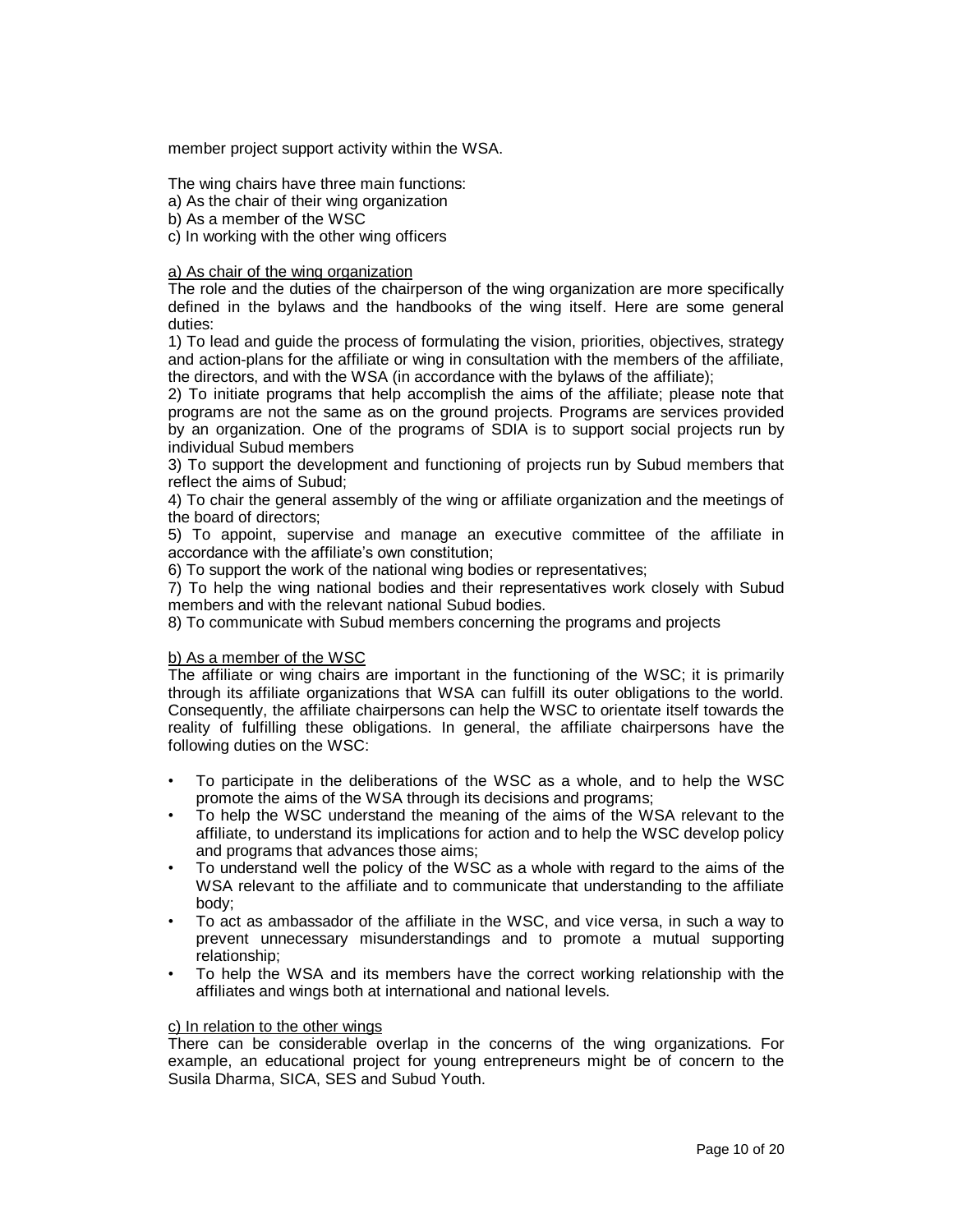a) To identify areas of co-operation between the wings in terms of project support, program development, administration, communication, and finance

b) To identify longer-term strategies to advance the work that the affiliates and the WSA have in common

c) To identify other proposals to present to the WSC or to the Congress via the WSC

## 7) MSF CHAIR

The Muhammad Subuh Foundation (or MSF) is the foundation created by the WSA to promote the aims of the WSA, primarily through the creation, safe management and careful use of long-term capital funds. This is why the MSF has the same general aims as the WSA. The purpose and functioning of the MSF is outlined in appendix three, which contains the MSF by-laws and an explanatory letter from Varindra Vittachi. The basic formal relationship between the MSF and the WSA is specified in the MSF bylaws. Among other points, these by-laws define an annual joint meeting of the MSF and the WSC to establish the programs and the annual budget of the MSF. They also define the conditions and restrictions placed upon the MSF assets (section 14).

The chairperson of the Muhammad Subuh Foundation has two main roles: first, in the MSF itself, and second, in the WSC.

#### a) As chairperson of the MSF

1. To chair meetings of the board of trustees of the MSF

2. To promote capital donations, wills and bequests to the MSF

3. To ensure that all capital funds are prudentially invested

4. To ensure that all funds are applied in accordance with the aims of the MSF and that they comply with the restrictions placed upon them by donors, the MSF bylaws, and by previous decisions of the MSF board

5. To ensure that there is adequate preparation for the WSC/MSF joint meeting that decides the MSF programs and budget

6. To propose to the MSF board, programs that promote the long-term development of the WSA and its affiliates

7. To help ensure that there is the right balance between capital growth and funding current programs in the MSF

8. To help ensure that there is adequate communication between the MSF and Subud members

## b) As part of the WSC

The MSF chairperson can play an important role in the WSC, because a primary concern of the MSF is the longer-term future of the WSA. For this reason, the programs of the MSF are the joint decision of the MSF board and WSA board of directors.

a) To make proposals to the WSC/MSF annual meeting, re MSF program and budget b) To understand well the policy of the WSC as a whole with regard to the MSF and to communicate that understanding to the MSF;

c) To act as ambassador of the MSF in the WSA and its affiliates, and vice versa, in such a way to prevent unnecessary misunderstandings and to promote a mutual supporting relationship;

d) To participate in the deliberations of the WSC as a whole, and to help the WSC promote the aims of the WSA through WSC decisions.

## Appointment of MSF trustees:

Nominations to the office of trustees may be made by the National organizations through the zonal councils, or by the Muhammad Subuh Foundation trustees presently in office, or by the WSC. It is recommended that nominations from the National organizations are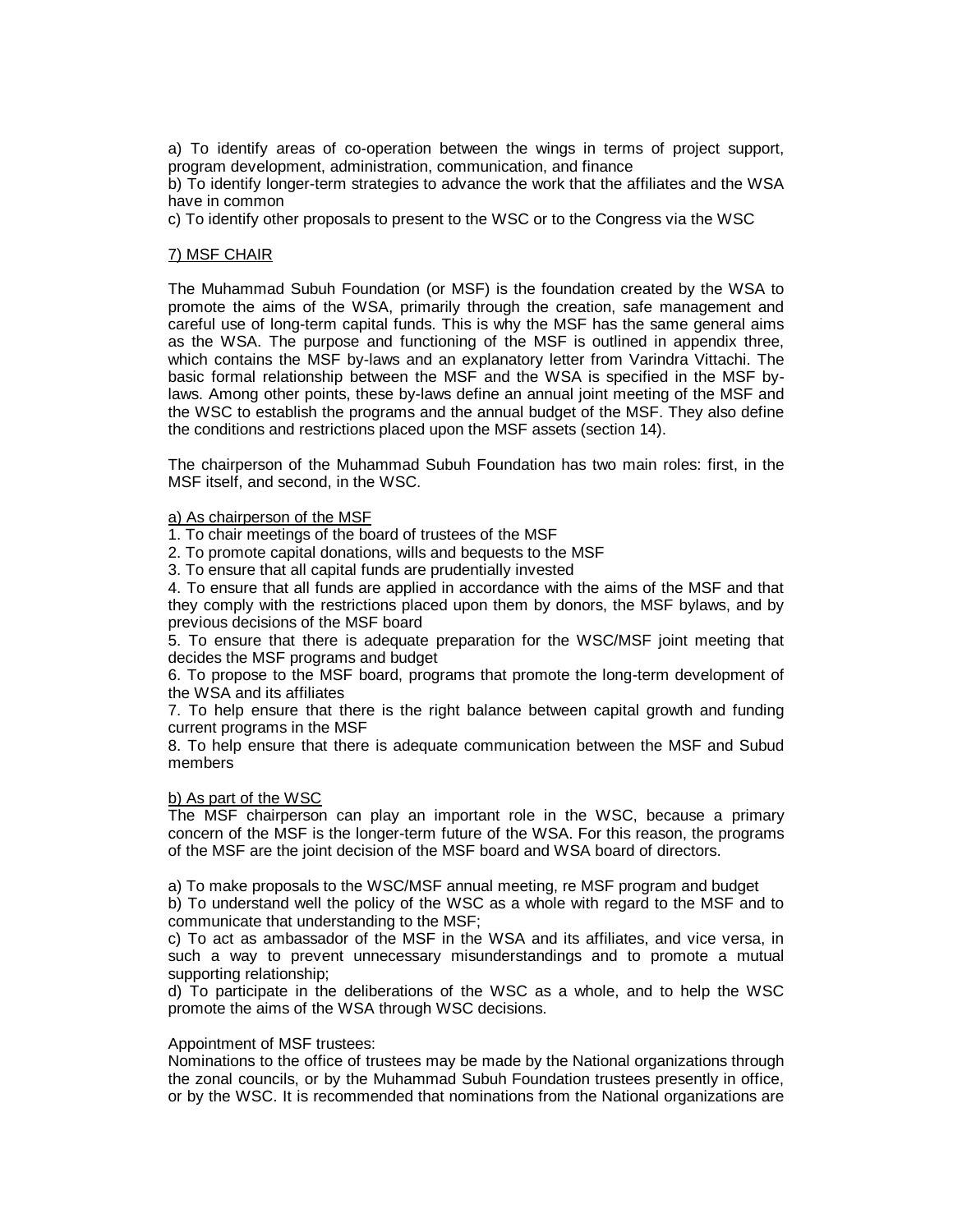decided through guidance at Zonal meeting, and all nominations should be accompanied by pertinent information about the candidates. The appointment of trustees shall be made at Congress or at a World Subud Council meeting by the directors of WSA (the WSA chairperson and the Zonal representatives) assisted by the international helpers. The MSF chairperson shall be appointed in a plenary meeting at Congress. Between Congresses, the MSF chairperson shall be appointed by the WSC, following testing.

## 8) WSA SECRETARY

1. To be responsible for the official records or the minutes of meetings of the WSC and of the WSA (i.e. Congress), and for any resolutions presented to the WSC outside of meetings.

2. To assist the chairperson of the WSA in forming the agenda of the WSC meetings and the Congress and to give the notice for all WSC meetings.

3. To remind the WSC and the WSA of their legally defined obligations regarding the constitution and charity law, and to seek for the WSA directors relevant legal advice when necessary.

4. To remind the WSC of previous minuted decisions when necessary.

5. To furnish the WSA and ISC chairpersons with whatever help is deemed necessary for the proper functioning of WSC outside of meetings.

6. To liaise with the registered agent of the WSA, and with ISC, to ensure that all the required reports are submitted to the authorities concerned with the registration of the WSA

# **4. THE MEMBERS OF THE WSA**

The members of the WSA are the national Subud associations (whether legally registered or not). In other words, the World Subud Association is an association of Subud countries. This means that the WSC and, through it, all international officers, are ultimately responsible to the member countries.

The National bodies have the following responsibilities:

1) The general duty to ensure that the WSA as a whole is working well, in accordance with its objectives and Subud principles;

2) To appoint a responsible national delegation that attends Zonal meetings and the World Congress;

3) To appoint, through this delegation, a Zonal representative, and to ensure that he or she is performing his or her duties adequately;

4) To participate in the activities of the WSA, to receive reports from the Zonal representative and to brief him or her for WSC meetings;

5) To help fund the activities of the WSA or ISC, and to receive periodic financial reports from ISC and to participate in the WSA budgeting process during the Zonal meetings;

6) To report on the international and receive comments and suggestions from individual Subud members and groups within the country, through the National Congress, or the National Council, or through the national newsletter and correspondence in-between national Congresses;

7) To consider carefully recommendations from the WSC or the Congress regarding the functioning of national bodies and that of the international bodies which represent them.

All national Subud bodies are eligible officially to become members of the WSA. To do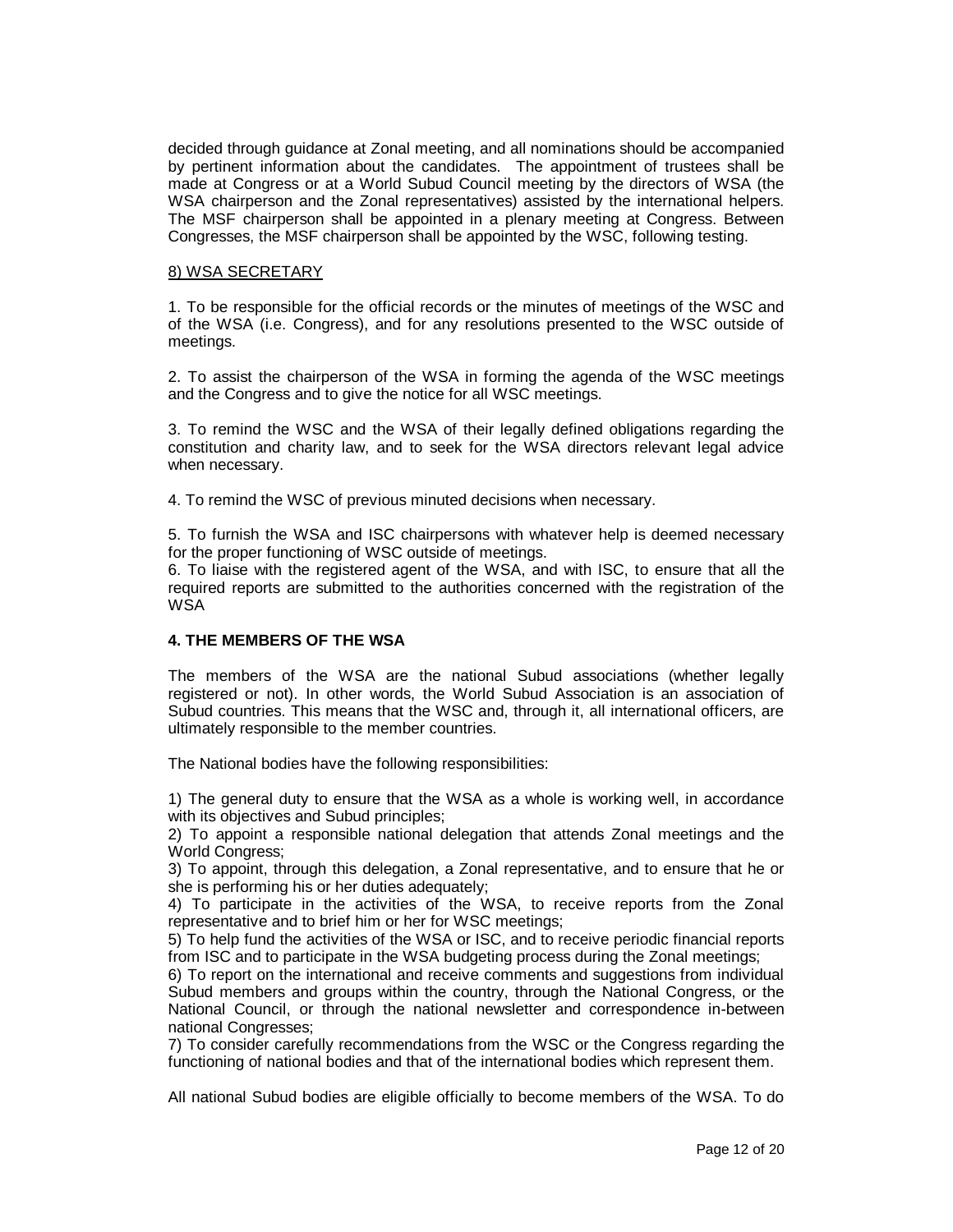so, the national body must sign a form agreeing to the by-laws and objectives of the WSA and must pay a minimum annual fee of USD 1. Registered members of the WSA shall receive a membership certificate.

# **5. CONGRESS**

The Congress is held usually every four years and it is usually, but not necessarily, held in the country in which ISC is located. Of course, a World Congress is a spiritual and social event, which includes kedjiwaan gatherings, latihan, and informal workshops. It is also the opportunity for general meetings of the affiliates and other Subud organizations. The main organizational point of a Congress is the general assembly of World Subud Association member countries. For more details concerning the functioning of Congress as a WSA meeting, please see appendix 1.

#### **6. WSC MEETINGS**

A fundamental principle that permits the harmonious work of the WSC is that decisions should be taken by consensus. This is based on the idea that the WSC as a whole has responsibility for the development of the WSA, between Congresses, in accordance with its objectives. This means that each member of the WSC is equally responsible, although in different ways, according to his or her role.

Consensus does not require that everyone agrees; it is necessary that those who disagree have the opportunity to explain their views and consensus is reached when they agree that the majority voice carries or when a new proposal is made about which there is consensus. When consensus seems impossible on an important issue, then testing around the issue may make it possible.

Despite the fact that the WSC usually works by consensus, the by-laws appoint the Zonal representatives as the sole voting members of the WSC. This is to ensure that, in a worst case scenario, and when they deem necessary, the representatives of the member countries of the association make decisions. This means that the Zonal representatives always have the right to ask that a formal vote be called.

A second principle that allows the working harmony of the WSC is that every member is primarily a member of the WSC, and only secondly a representative of a Zone, or an international helper or the chairperson of an affiliate.

Third, every member of the WSC has the responsibility to understand and accept the role of the other members of the WSC. This means that each should be able to see the development of WSA and Subud from the point of view of the other roles.

It is not necessary that all members of the WSC are present for all discussions or topics. For instance, it is often more effective for the meeting to split up into three separate groups, for part of the time, according to the agenda items: the international helpers, the affiliates and MSF; and the Zone reps and ISC. For the sake of clarity, it is normal procedure that the minutes or the official record of the meeting is usually agreed during the last plenary session of the meeting.

For the sake of time, there should be written reports submitted before the meeting from each Zone, from ISC, from each affiliate, from MSF and from each international helper area.

# **7. APPPOINTMENTS AND CONTINUITY**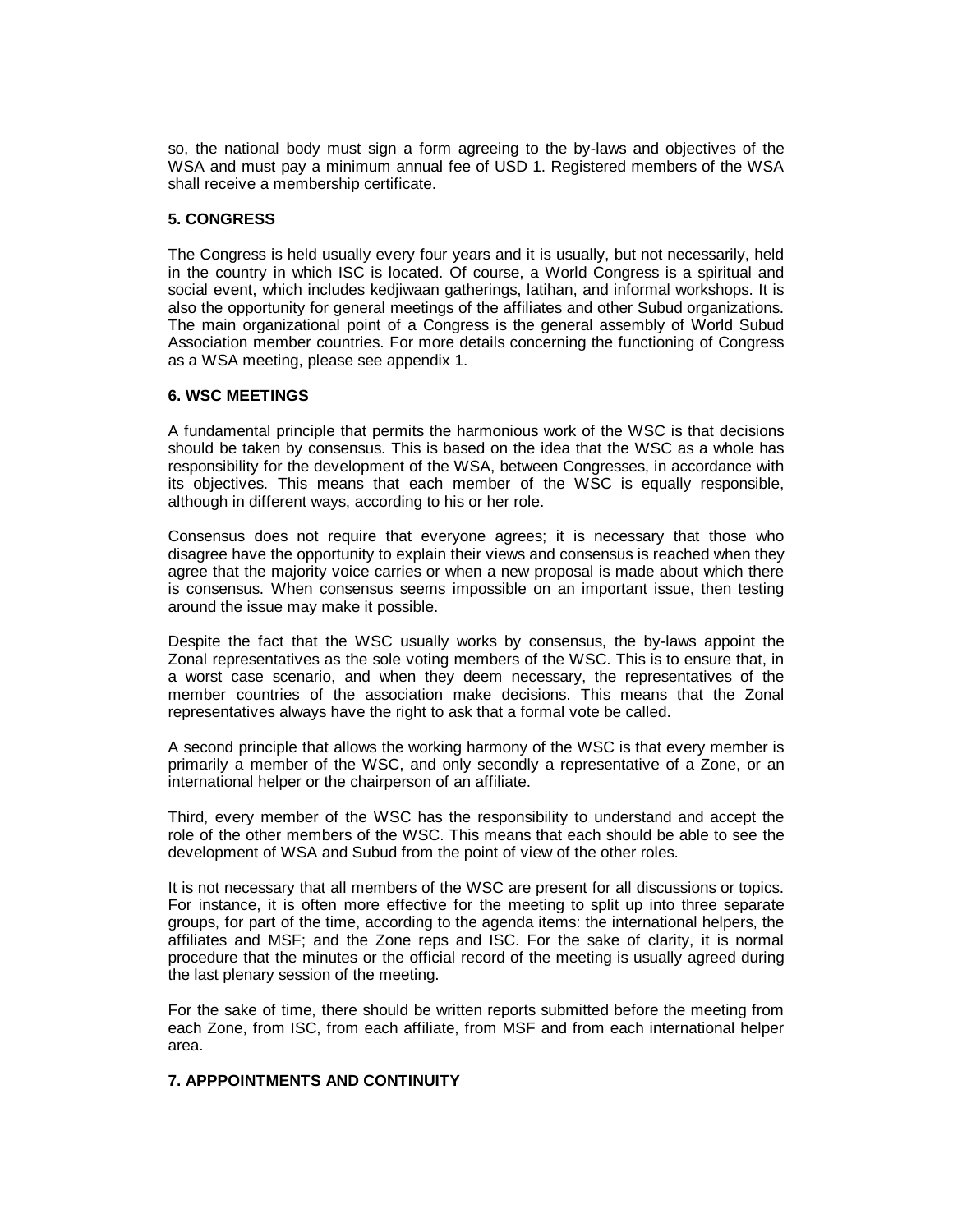a) Appointments

In general, the duties of international officers can be onerous, and the following may serve as a general guideline as to the qualities needed for such work:

1. Should be willing to work to further the aims of the WSA and the relevant organization (i.e. MSF in the case of the MSF chairperson and so on)

2. Should be willing to sometimes take difficult decisions over complex issues

3. Should be willing to work harmoniously in a team

4. Should be willing to understand and respect the relationships that exist between WSA and other Subud bodies

5. Should be willing to provide continuity with the past by receiving a brief from the previous officer and by reading relevant papers from the past

6. Should be willing and able to communicate well both orally and in writing

7. Should be willing and able to travel to the relevant meetings.

8. Should be willing to devote the time necessary to perform the functions

9. For committee work, should be able to understand the basic principles and concepts of management and non-governmental organizations, such as law, finance, and business

10. Should be a member in good standing in his or her local group

11. Should be recommended by the appropriate National body or affiliate organization.

## b) Continuity

The WSC normally changes every four years at Congress. Each Council member or officer has a responsibility to ensure that he or she receives an adequate hand-over from his/her predecessor. Similarly, each member has the duty to give an adequate handover.

The hand-over should consist in:

a) Important correspondence related to each aspect of the function

b) A copy of past minutes and a verbal review of important decisions

c) A note concerning all outstanding points for action

d) Some important tips concerning each aspect of the job as outlined in this handbook (for example, an analysis of critical factors for success)

e) Availability to answer questions during the first few months of office.

Usually, new officers or council members start their term at the end of the World Congress. However, if possible, it is better to do the hand-over outside of Congress, because Congress is very busy.

GT. January 2010

#### **8. WSA FINANCIAL POLICIES, PROCEDURES, AND GUIDELINES**

As revised by GT, version 1, July 23, 2002

This document outlines some of the principles that should govern the financial practices of the WSA. It has three parts: a) WSA financial policies; b) procedures; and c) guidelines.

#### A) POLICIES

# **I) In General:**

The WSC as a whole is responsible for financial policies. The implementation of this policy is an executive function of ISC. If the WSC is dissatisfied with the way the ISC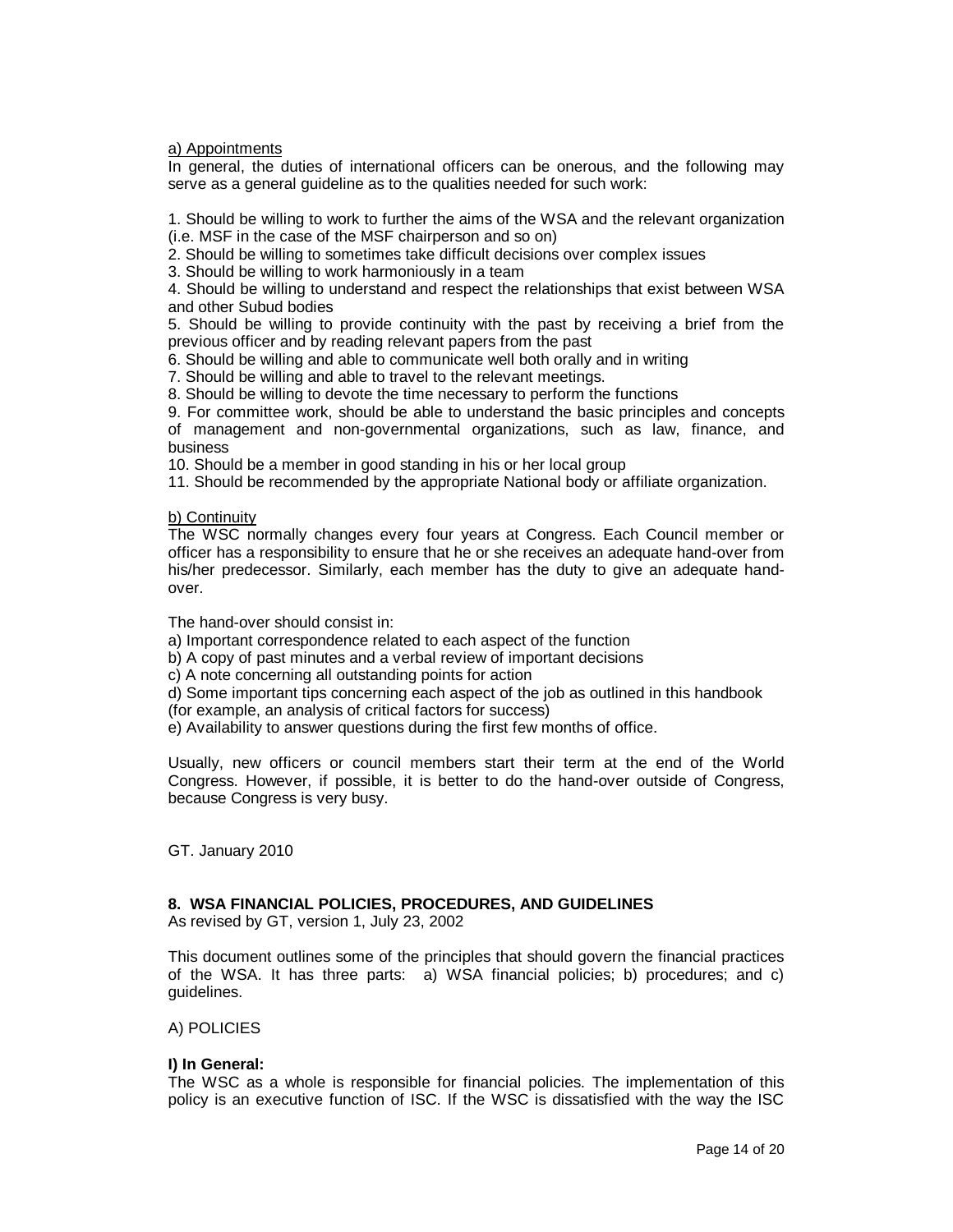carries out the WSC's financial policies, it should communicate its concerns to the ISC chairman through the WSA chairperson.

The WSA must organize its finances in accordance with the ever-evolving, internationally accepted financial standards for non-profits. The WSA is registered in the US state of Virginia as a non-profit corporation. Thus, it must comply with both US and Virginia regulations in order to:

- a) Retain its status as a non-profit, non-taxed, organization, and
- b) Protect the WSA's directors (the zonal representatives) from personal liability for the WSA's actions.

We must adhere to these standards in how we solicit, invest and distribute money, and to whom we distribute it, and how we account for it. The WSA's financial policies and procedures should address these issues broadly and in detail. If the WSA/C does not feel competent to set such policies, it can consult experts in this field, such as the permanent accountant (see I)a)vi) or the WSA auditor. See Appendix 9 for materials on legal and accounting issues.

## **II. Donor's Bill of Rights:**

(Adopted from a statement of a nonprofit organization considered to be a standard of excellence)

- 1) To know how the funds of WSA are being spent.
- 2) To know what the programs, projects, and activities the donor has supported are accomplishing.
- 3) To know that WSA complies with the national, state, and municipal laws of all the countries where it operates.
- 4) To restrict or designate gifts to a particular program, project, or activity.
- 5) To receive a quick and accurate response to the donors inquiries about finances and programs.
- 6) To visit the offices of WSA and its sponsored projects to talk personally with the staff
- 7) Not to be high-pressured into giving to WSA or any of its projects or programs.
- 8) To know that WSA is well managed.
- 9) To know that there is a responsible governing board (WSA chair and the zonal representatives) and who those board members are.
- 10) To know that all appeals for funds are truthful and accurate.

# **III. Accounting Consolidation:**

As directors of WSA, the Zonal representatives must report to WSA all the funds they use as directors for consolidation into ISC's accounts. This is required for the WSA to be transparent in its use of members' money.

#### **IV. Financial Viability:**

WSA must remain financially viable. All contributions are to be managed, first, to assure the continued existence of WSA and, second, to carry out the aims of the organization (as defined in the by-laws).

# V. **Permanent Location for ISC Accounting:**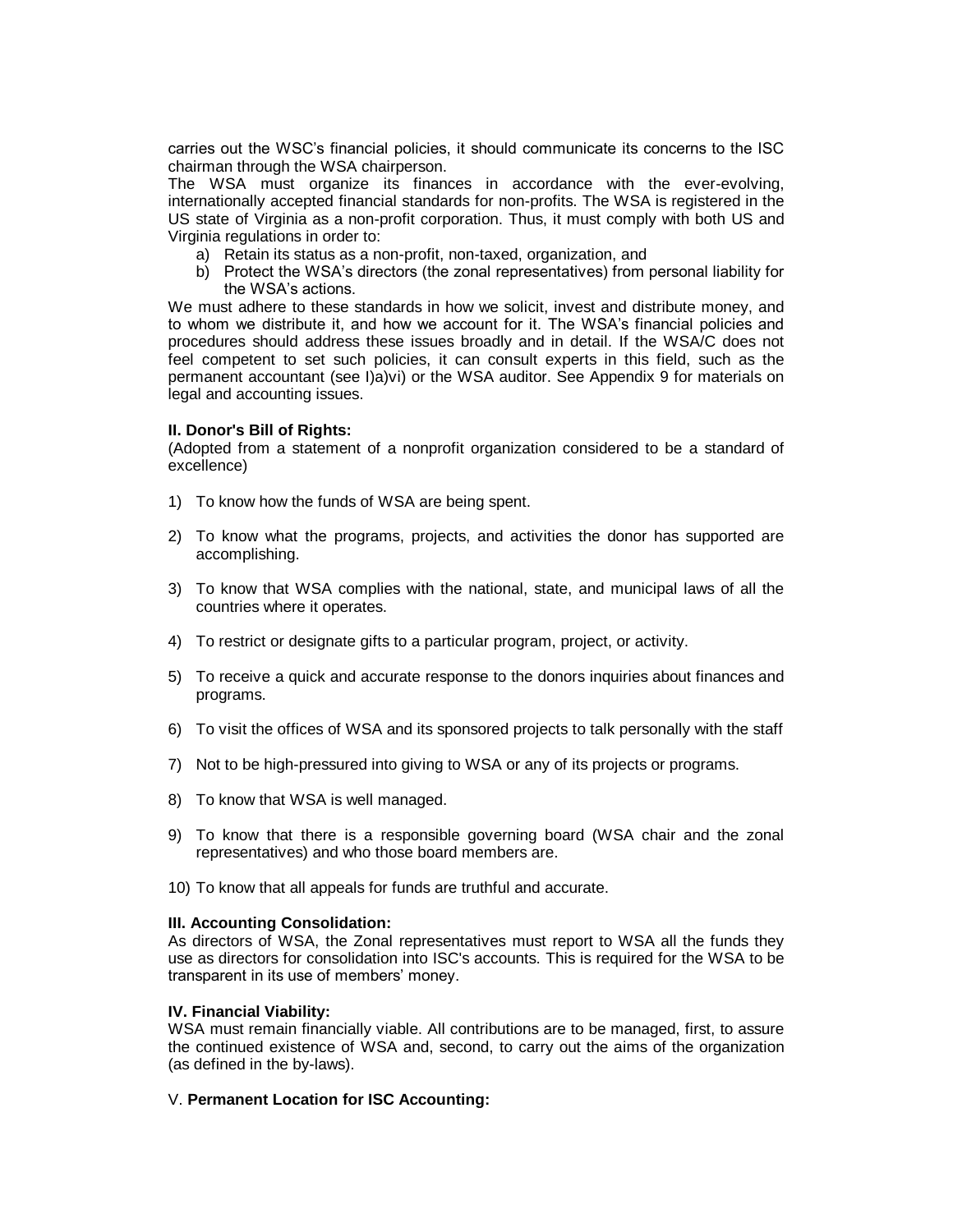ISC accounting should be in a permanent location under the control of someone who can provide continuity and expertise in accounting procedures. This measure is necessary for three reasons.

a) It will save time and energy, especially considering that US nonprofit accounting is quite different from commercial accounting as usually practiced throughout the world.

b) It is necessary so that the accounting documents can be stored and maintained in a permanent location, which will make the external audits less expensive.

c) It will release the ISC chair of a burden, thereby freeing him or her for more productive work. Furthermore, this will encourage more candidates for ISC chair position.

ISC will retain all control over funds and budgets as in the past.

\_\_\_\_\_\_\_\_\_\_\_\_\_\_\_\_\_\_\_\_\_\_\_\_\_\_\_\_\_\_\_\_\_\_\_\_\_\_\_\_\_\_\_\_\_\_\_\_\_\_\_\_\_\_\_\_\_\_\_\_\_

## B) PROCEDURES:

## **I. Kejiwaan workers to report activities:**

In addition to reporting their expenses, Kejiwaan workers (i.e. the International Helpers and other persons who are funded by WSA for Kejiwaan. work) should send reports periodic of their activities to ISC, which should include the results of Kejiwaan and similar gatherings. These reports may be published once confidential information has been removed.

## **II. Donations to specific budgets:**

Donations to the General Fund will be considered as unrestricted, which means that they may be used by ISC for funding the approved general budget. In contrast, restricted donations must be used for the specific purpose specified by the donor.

If WSA receives too many restricted (as opposed to unrestricted) donations, then, certain attractive budget line items tend to be over-funded, and those that are less appealing to donors suffer. To control this, ISC should consider the following suggestions, bearing in mind the Donors' Bill of Rights.

- a) Promote General Fund donations.
- b) Allocate indirect costs, as an overhead, to the general budget fund.
- c) If a fixed-amount budget should become fully funded, ISC should be contact the donor and give him/her the options of donating to the general fund, or to another purpose, or having his or her funds returned.

#### **III. Budget Priorities:**

The WSA/C should set priorities for its general, unrestricted fund. The following priorities (which follow the principles of S)a)iv), Financial Viability) were agreed by the WSC:

- a) First Priority: running costs for the services sufficient to maintain the organization's operations,
- b) Second Priority: services to member organizations including services such as International Helpers, Ibu Rahayu, the zonal reps, etc.
- c) Third Priority: other WSA services.
- d) Fourth Priority: Grants to other organizations.

# **IV. Board Designated Funds:**

When the WSA receives unrestricted donations (those not restricted by the donor), the WSA board itself may decide to place a restriction on some of those funds by specifying that they will be used only for a specific purpose. Such formally self-imposed restrictions are useful for setting aside funds for longer-term purposes, but such restrictions are not legally binding.

For example, in 1998, the WSC designated funds from the Spokane Congress surplus, for the following purposes,: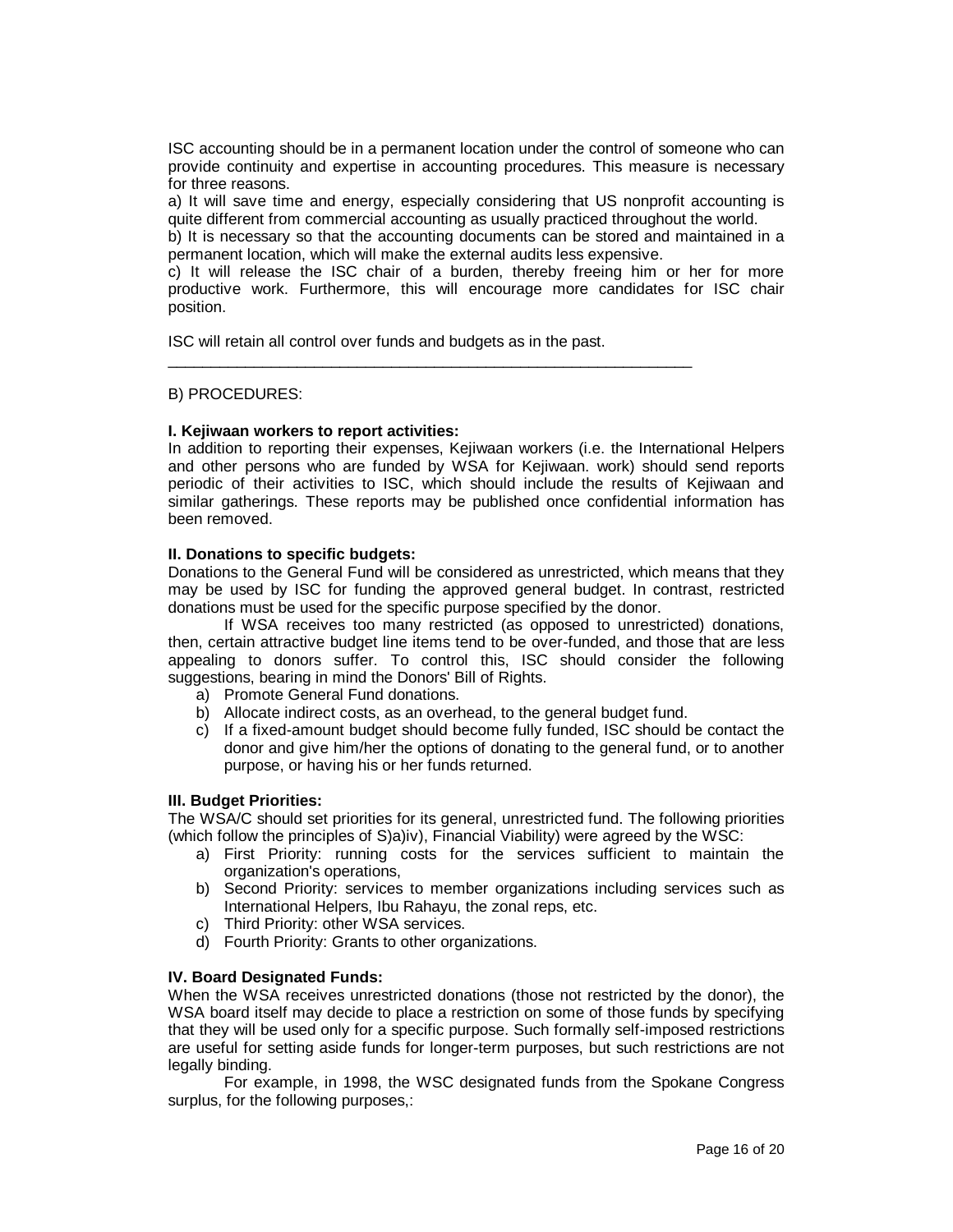Congress 2001 - Seed Money \$7,000

Congress 2001 - Helping members from poorer nations to congress \$7,000 Congress 2001 - Helping youth to attend \$4,000 Services for senior members - \$ 1,500.

It is important that the WSA board creates such designated funds in the proper way. The decision to designate funds should be minuted properly, and the designated funds should be set-aside in the accounts *as such*. There should be documents that define the amounts and the intended purposes of these designated funds, and that specify the conditions that must be met for such funds to be used. When designated funds are spent, the expenditure must be accounted for as such, so that the balances of the appropriate funds are adjusted accordingly in the accounts.

# (1) Budget and Grant Expiry

All annual budgets and grants expire at the end of the calendar year.

i) At the end of the year, all office holders who received WSA funds should submit a report of what they have done with their past year's budget. To receive WSA funds for the next year, they also should submit a new budget request. If a budget is not to continue in the next year, then they must return all unspent amounts to ISC.

ii) Organizations that have received grants from the WSA (such as SDIA) should also submit balance sheets and net income statements, in addition to the written report of the previous year's activities and expenditures and any new grant requests.

# **V. Financial Reporting by Grant Recipients:**

Every year, organizations that have received a grant from the WSA should provide ISC with an annual, end of year, financial statement (balance sheet and income statement). This statement should identify all sources of funds and give a detailed listing of all major assets, even when these have already been expensed.

# **VI. Budget Creation and Allocation of Control given to ISC:**

When necessary, the WSA will revise the WSA's annual budget based on ISC's income and expenditure recommendations. The responsibility for raising sufficient funds lies with ISC and the WSA Directors (the zonal representatives and the WSA chair). The proposed budget for each year should be circulated to the member countries at least three months before the next WSC meeting.

From time to time WSA will issue policy statements covering such matters as:

- 1) The extent to which ISC may delegate the control to operate elements of the budget to other WSA officers, such as zonal reps, zonal treasurers, etc.
- 2) ISC budget control procedures. For example, this may include the requirement that those who apply for a budget or a grant must provide written documents for the following purposes:
	- a) Application for a budget or grant
	- b) Agreement to ISC's terms and conditions for the grant or budget
	- c) Request for disbursement under an approved budget or grant
	- d) Acknowledgement of the receipt of a disbursement
	- e) Accounting of how the disbursement was used
	- f) Quarterly financial and activity report.

# **VII. Banking Relations:**

ISC will strive to improve and streamline its banking relationships in order to lower banking charges.

\_\_\_\_\_\_\_\_\_\_\_\_\_\_\_\_\_\_\_\_\_\_\_\_\_\_\_\_\_\_\_\_\_\_\_\_\_\_\_\_\_\_\_\_\_\_\_\_\_\_\_\_\_\_\_\_\_\_\_\_\_\_\_\_\_\_

C) GUIDELINES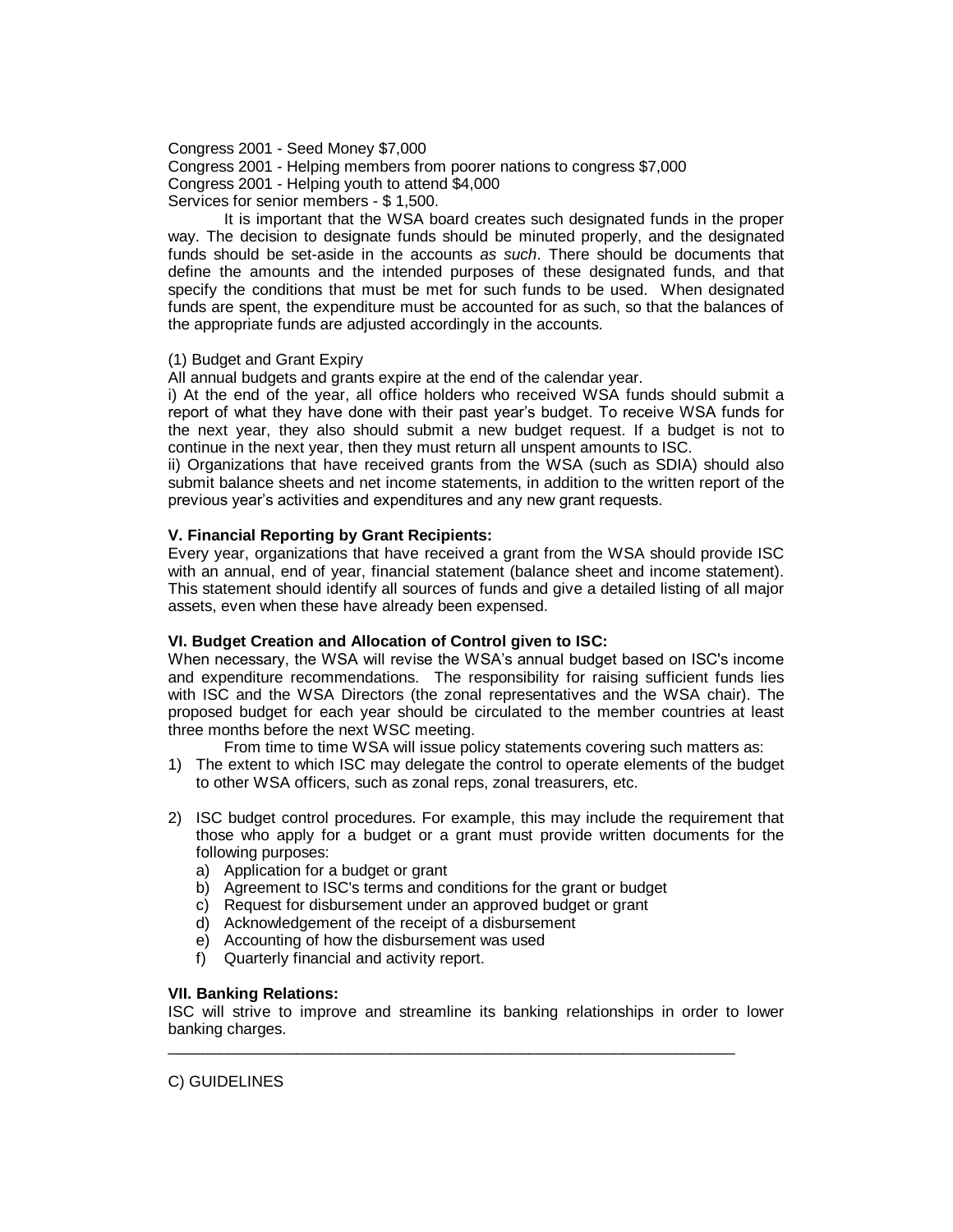### **I. ISC and MSF, general definitions:**

ISC is the executive office of WSA. As such, it supports continuing activities as mandated by WSA/C. Historically, these activities have centered on the kejiwaan, Bapak's talks, zonal representatives' activities, and WSA organizational needs.

In contrast, the MSF is the guardian of WSA's long-term assets worldwide. As such, it looks to the long-term needs and strategies of WSA. In effect, MSF is the financial institution of the WSA, providing banking, and advisory and other professional services.

## **II. Fuzzy borders:**

The WSA and its affiliate organizations sponsor and fund Subud programs, projects, and activities in accordance with their aims. Consequently, ISC must check that any funding request it receives will be used for an activity that accords with and promotes the WSA's aims, as stated in its by-laws.

WSA has entrusted some of these aims to its affiliates. For example, it has delegated the support of social, charitable, and humanitarian activities to SDIA, and the support of cultural activities to SICA. Likewise, it has delegated the development of Subud houses and centers to the MSF.

Two factors indicate that the relationship between the WSA and its affiliates and MSF always will be fuzzy or vague at the borders. First, these affiliation relationships are not exclusive. The fact that WSA has an affiliate relationship with SICA and SDIA does not mean that WSA cannot itself fund social and cultural activities. Likewise, the affiliates are not limited only to promoting the appropriate aims of the WSA. They also have other aims. Second, there is some overlap between the aims of the MSF, SDIA, and SICA and those of the WSA.

Because of these two factors, WSA and its affiliates should recognize that there can be no clear division of labor between them. No clear borders can be drawn around the types of activities that each will fund. However, here are some guiding principles:

a) When an organization receives a grant, it should use that money to fund activities that are compatible with the aims of the organization funding it (e.g. SDIA will fund activities that are compatible with the WSA's aims).

b) If an organization (e.g. SDIA) has two possible sources of grants for activity (e.g. both WSA and MSF) then, these two organizations will agree amongst themselves which one will sponsor the activity, giving primary consideration to the wishes of the grant applicant.

c) If the applicant has no clear preference, then the organizations will decide which one is to sponsor the activity, using consensus, guided by the Latihan Kejiwaan, or by vote.

d) If two organizations both sponsor an activity, then they will agree on a single administrating organization, which will serve as the coordinator amongst them. However, even if they do this, each organization remains responsible to assure that the activity meets its sponsorship and funding criteria.

#### **III. What activities does WSA Sponsor and Fund?**

To achieve its aims, the WSA can fund activities in the following 11 categories.

(1) The charitable activities of individual Subud members and groups of them, and of legally incorporated and other Subud entities. The term 'charitable' is defined by the US tax service (the IRS) in section 501 (c)(3) in the regulations for nonprofit organizations. These activities: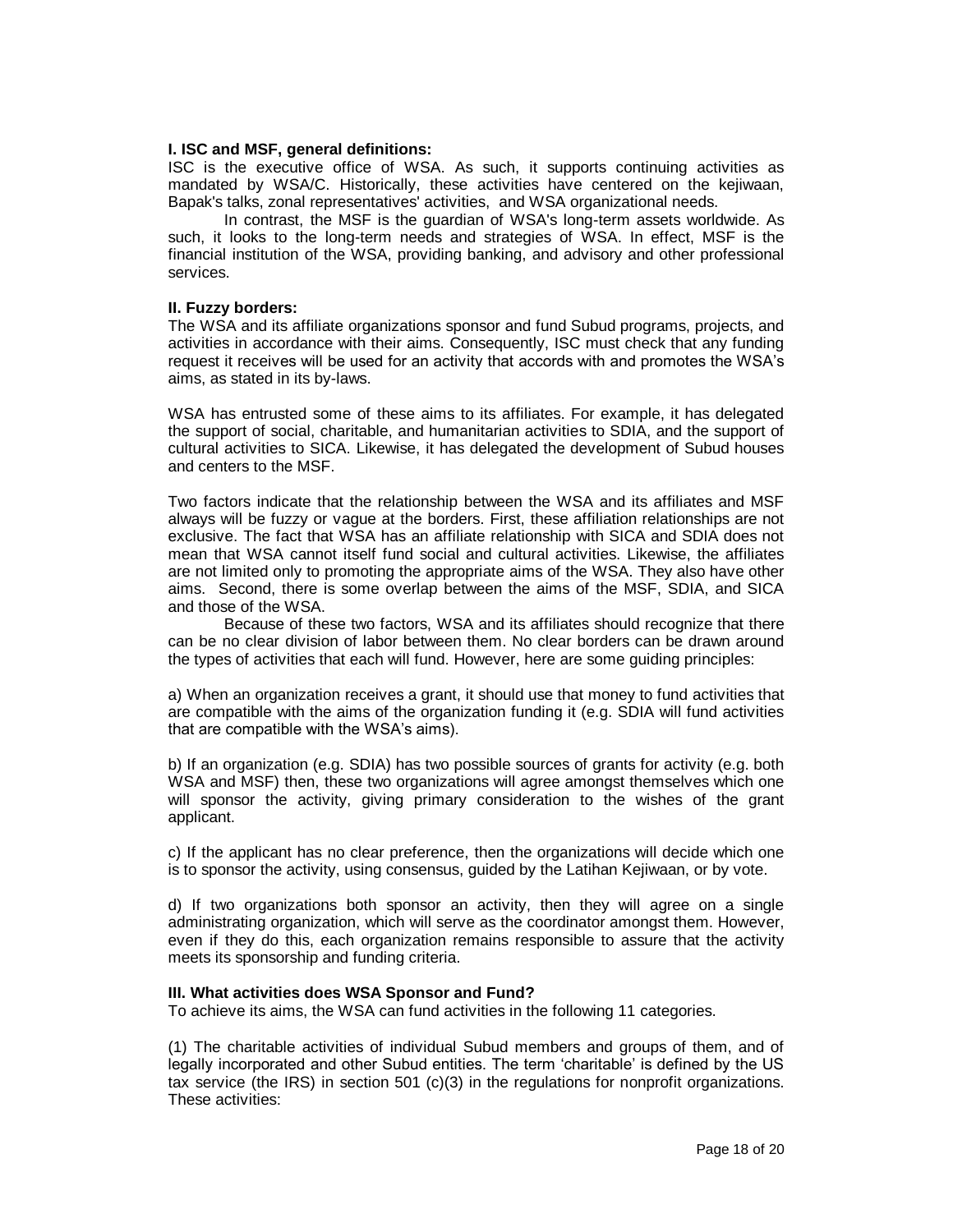- a) Must be in harmony with the aims of WSA, Inc. as stated in its bylaws,
- b) Illustrate the efforts of Subud members and entities to put the fruits of the 1,atihan to work, and
- c) Contribute to the growth and development of Subud in the world. Such funding will be supplement by funds raised locally.

ISC will check thoroughly all applications for funding to ensure that they conform to all applicable regulations and standards.

(2) All Kejiwaan activities carried out at an international level, and all organizational expenses incurred by Kejiwaan workers, including expenses to attend WSA, and WSC meetings and zonal council. This includes all the work of the International Helpers and1bu Rahayu.

(3) The zonal representatives' expenses incurred in carrying out their functions as chairpersons of their zones, members of the WSC, voting directors of WSA, and agents of ISC, as explained in the WSA guidelines (section 3:The Role of Officers, part 4:The Zonal Representatives). This means that

- a) The expenses of the zonal representatives that are incurred in their work of linking the WSA and the individual members via their zones should be part of the budgeting and accounting of ISC.
- b) The zonal representatives will be responsible to raise in their zones the funds needed for all their activities. Zones falling short of their budget needs may apply to ISC for funding from the ISC unrestricted general fund.
- c) If national organizations make donations to Zonal accounts with the intention that these funds be used *solely* in the zone for zonal purposes, then these donations must be restricted or designated by the national organizations in the appropriate way (as explained in section B.IV above). On the other hand, if the donations are unrestricted, then the funds are to be used for the general purposes of WSA world-wide.

(4) All of WSA's organizational expenses. These include the activities of the WSA chair and his or her staff of officers, as well as all of the expense of the WSA. These activities are focused upon achieving the aims of the association. In practice, many of these expenses are required for the WSA to maintain a close personal contact with individual members and the rest of the Subud organization.

(5) Expenditure required because of emergency situations that are not anticipated in zonal or other budgets. These WSA expenditures may be combined with funds from other sources, such as the affiliates. These emergency situations, which may arise from natural or man-made disasters, are incidents in a country that threaten the well-being of Subud members or of the Subud organization itself.

(6) Funds needed by a national committee to purchase computer equipment, supplies, and services that will as a minimum allow it to access Subud websites, send and receive email, and download and print Bapak's talks. This funding would only be for those national committees that are unable to raise these funds themselves.

(7) Funds that a country may need to send delegates to a zonal or WSA meeting if its own efforts have not provided these funds.

(8) WSC members and WSA officers' expenses incurred in attending WSA and WSC meetings.

(9) Activities based on Bapak's talks and the production of other Subud material, such as